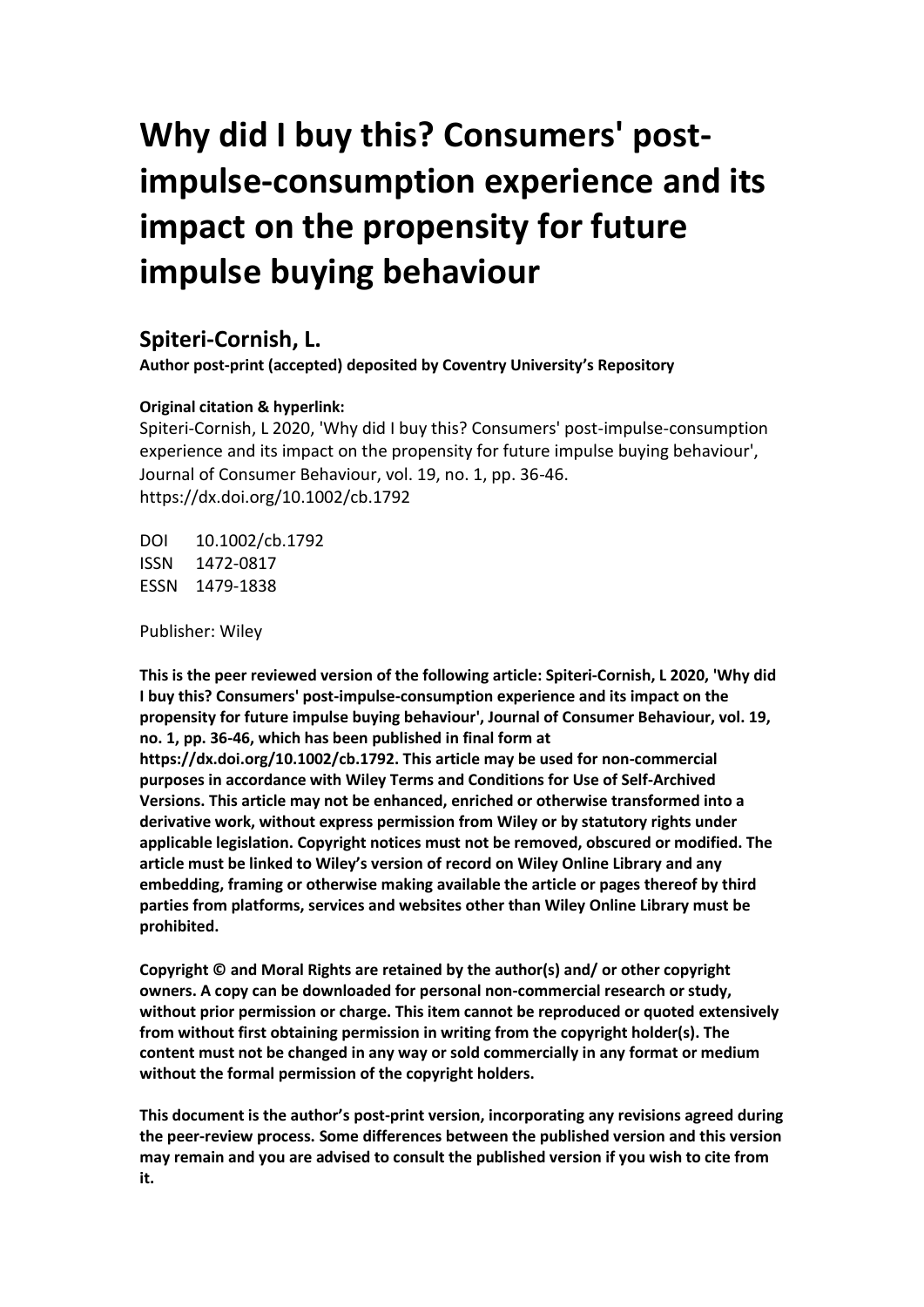## **Why Did I Buy This? Consumers' Post-Impulse-Consumption Experience and its Impact on the Propensity for Future Impulse Buying Behaviour**

**Corresponding Author**: Dr Lara Spiteri-Cornish

Coventry Business School Coventry University Coventry CV1 5FB UK [l.cornish@coventry.ac.uk](mailto:l.cornish@coventry.ac.uk)

Dr Spiteri Cornish is an Assistant Professor in Marketing, specialising in Consumer Behaviour. Her work is published in Psychology and Marketing, International Journal of Advertising, Journal of Consumer Behaviour and Association of Consumer Research. She's a member of the American Psychological Association, British Psychological Association, Marketing Science Institute and several Special Interest Groups such as Consumption Behaviour and Ethical Consumption.

#### **Abstract**

This paper advances research into impulse buying by examining how this behaviour is reinforced/curtailed, highlighting the primary role of the post-purchase experience in encouraging future impulse buying behaviour. Extant research emphasizes the role of the purchase experience, i.e. psychological benefits attained from the impulse purchase experience itself, as a reinforcer of impulse buying. Conversely, this paper uses experiments to demonstrate that it is the post-purchase experience, not the purchase experience, which reinforces or curtails future impulse buying. Indeed, irrespective of the valence of the purchase experience, a negative post-purchase experience (whereby a product or service is found to have limited use / does not deliver expected benefits) results in post-purchase regret, which in turn curtails future impulse buying. In contrast, a positive post-purchase experience reinforces impulse buying. This research also demonstrates that consumers utilize three types of coping mechanisms to mitigate post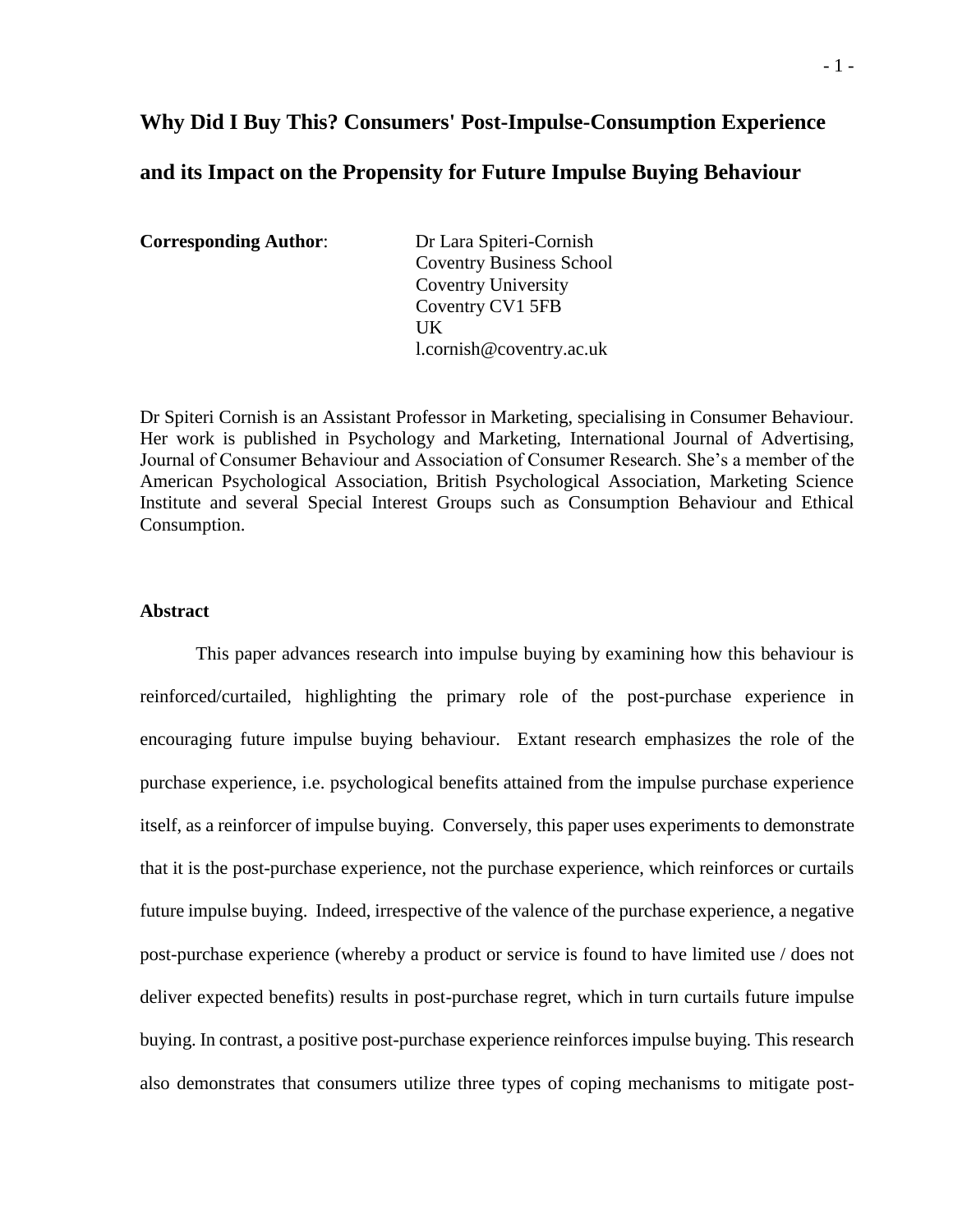purchase regret, i.e. planful problem solving, positive reinterpretation or mental disengagement. However, while the use of planful problem solving curtails future impulse buying, use of the other two mechanisms results in behaviour reinforcement. These findings have several important implications for both marketers and consumers which the authors discuss in detail.

## **Keywords: Impulse Buying; Post-Purchase Regret; Coping Mechanisms; Consumption Behaviour reinforcers**

#### **Introduction**

Impulse buying is defined as a hedonically complex behaviour that stems from a sudden, powerful and persistent urge to buy something immediately and may stimulate emotional conflict (Rook 1987). It is estimated that as much as ninety percent of all consumers make impulse purchases and two fifths describe themselves as impulse buyers (Credit Action, 2016). The high incidence of impulse buying behaviour is good news for retailers but can have negative consequences for consumers in the form of increased personal debt (Credit Action 2016), longterm negative mood and low self-esteem (e.g. Verplanken et al.; Silvera et al. 2008) and feelings of shame, guilt and low self-worth (Yi 2012; Yi & Baumgartner 2011).

Negative consequences are not usually the result of a single occurrence of impulse buying (Rook and Fisher 1995) but of repeated engagement in this type of shopping behaviour, yet research focusing on what reinforces this behaviour is limited. Indeed, while the body of research on impulse buying is extensive, work that focuses on post-impulse purchase psychological processes and behaviour is lacking. Consumers' post impulse-purchase emotions, deliberations and behaviour influence their future buying behaviour, including their decision to re-engage in impulse buying (Westbrook 1987; Beatty and Ferrell 1998), and are therefore of great interest,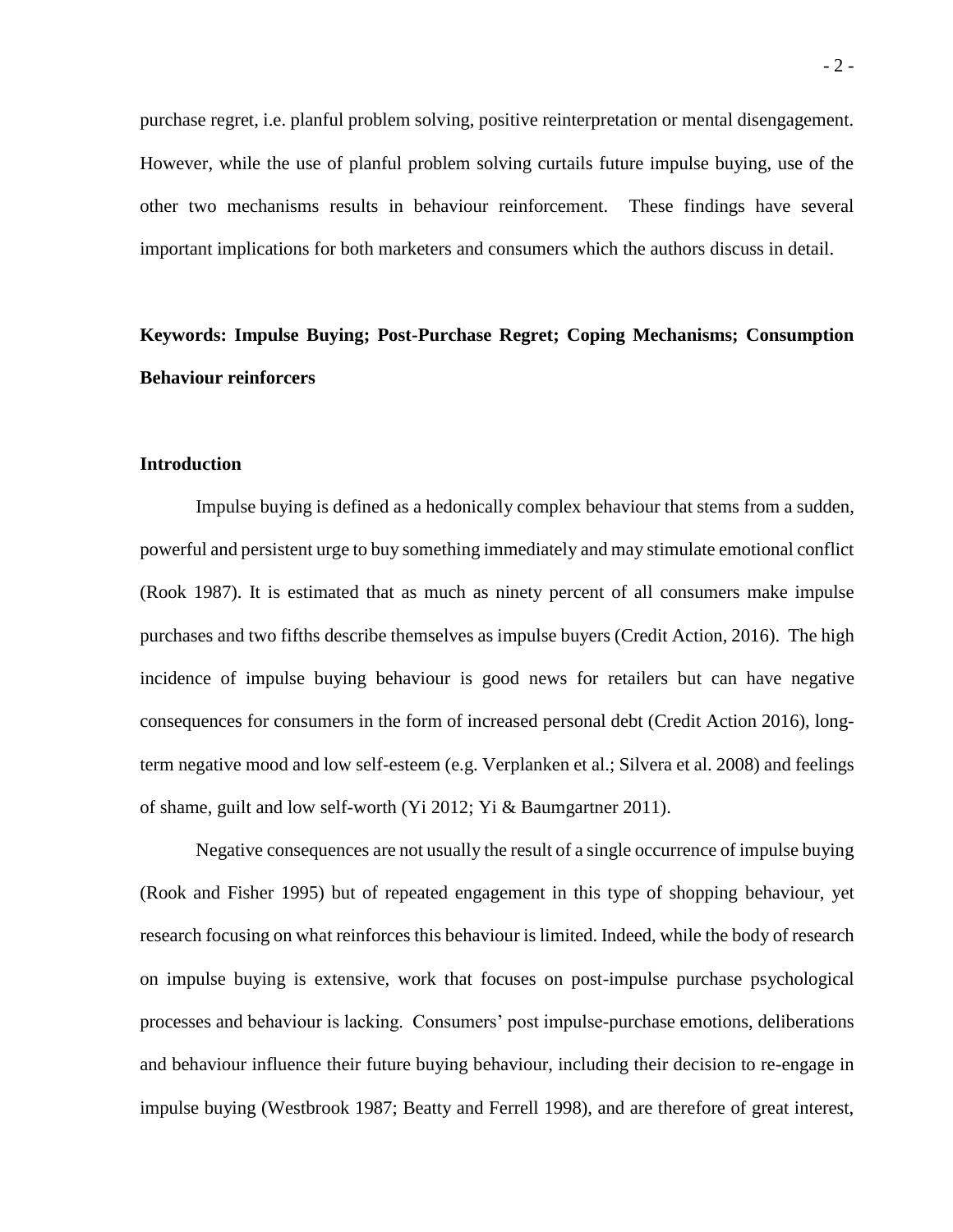both theoretically, practically and from a public policy perspective. This research attempts to address the gap in impulse purchasing literature with regards to post impulse-purchase psychological processes and behaviour and their impact on future impulse buying behaviour.

There have been conjectures regarding the impact of initial impulse buying on subsequent buying behaviour. For example, some researchers have proposed that impulse purchasing puts people in a good mood, which should reinforce future impulse purchasing behaviour (e.g., Beatty & Ferrell, 1998; Gardner & Rook 1988; Hausmann 2002). Others have pointed to the negative consequences of impulse buying, e.g., financial difficulties, which suggest a negative reinforcement of the behaviour, which should lead to the attenuation of later impulse purchase behaviour (Dittmar and Drury 2000; LaRose 2001; Rook & Fisher 1995). These contradictory claims are further confounded when trying to untangle how and why repeat impulse buying takes place. Regret research (e.g. Zeelenberg 1999) suggests that if a particular behaviour is followed by regret, consumers are unlikely repeat the same behaviour. Yet, work in the area of impulse buying advocates that this is not always the case, such that many consumers feel post-impulse purchase regret, yet re-engage in this buying behaviour. What is unclear is why this happens, which is an issue considered in this paper.

Finally, a conspicuous omission in extant research is the post-impulse consumption experience (i.e., consumption of the product purchased on impulse). Indeed, impulse buying research is primarily motivated by a desire to understand why people buy on impulse and thus focuses on the purchase experience of impulse buying, at the expense of the product consumption experience that follows. This emphasis on the purchase experience (Hausman 2000, O'Guinn and Faber 1989, LaRose 2001) suggests that the item purchased is unimportant, merely a byproduct of the entire impulse buying episode. However, Engel, Blackwell, and Miniard's (1986) seminal decision-making model clearly indicates post-purchase evaluation as an intricate part of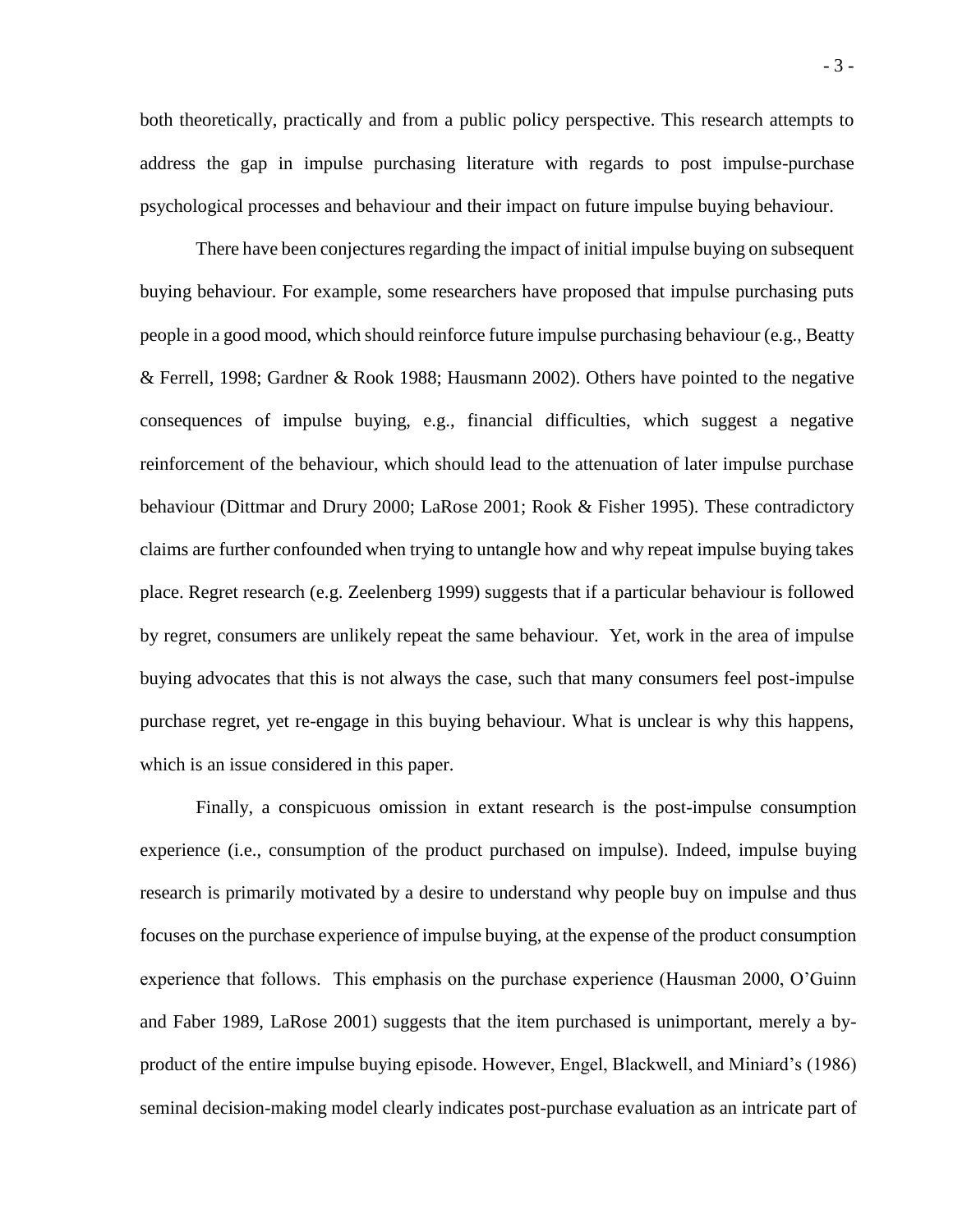the purchase experience which suggests that in impulse buying the experience of consuming/possessing products, or alternatively buying products that are never consumed (see LaRose 2001), would also influence future purchase behaviour. Thus, this research considers the consumption of products purchased on impulse to be central to the overarching impulse buying experience and examines its impact on future impulse buying behaviour.

This paper addresses the above-mentioned gaps in the literature and investigates how consumers' post impulse-purchase emotions, deliberations and behaviour influence subsequent impulse buying (reinforcement or hindrance) by examining 1) the role of post-impulse consumption regret on the propensity for future impulse buying; 2) the impact of coping skills on post-impulse consumption regret and 3) the impact of *different* coping skills on the propensity of future impulse buying behaviour.

#### **Conceptual Framework**

According to Gardarsdottir, Dittmar and Aspinall (2007), consumers often engage in impulse buying for mood-repair and mood-enhancement. However, this enhanced mood is transient and consumers do not end up being happier beyond the momentary feelings associated with the purchasing experience. Similarly, Bayley and Nancarrow (1998, p.257) note the elation that accompanies the impulse buying "is likely to be partially deflated as the functional/economic model kicks in once back home," suggesting a shift in focus to the product and product consumption (Faber and Christenson 1996). Dittmar and Drury (2000) also reveal that consumers experience regret regarding items purchased that are low quality, bad value for money or unsuited and Sudgen (1985) reports that respondents experience regret arising from selfrecrimination when the buying decision was unreasonable or indefensible. LaRose's (2001)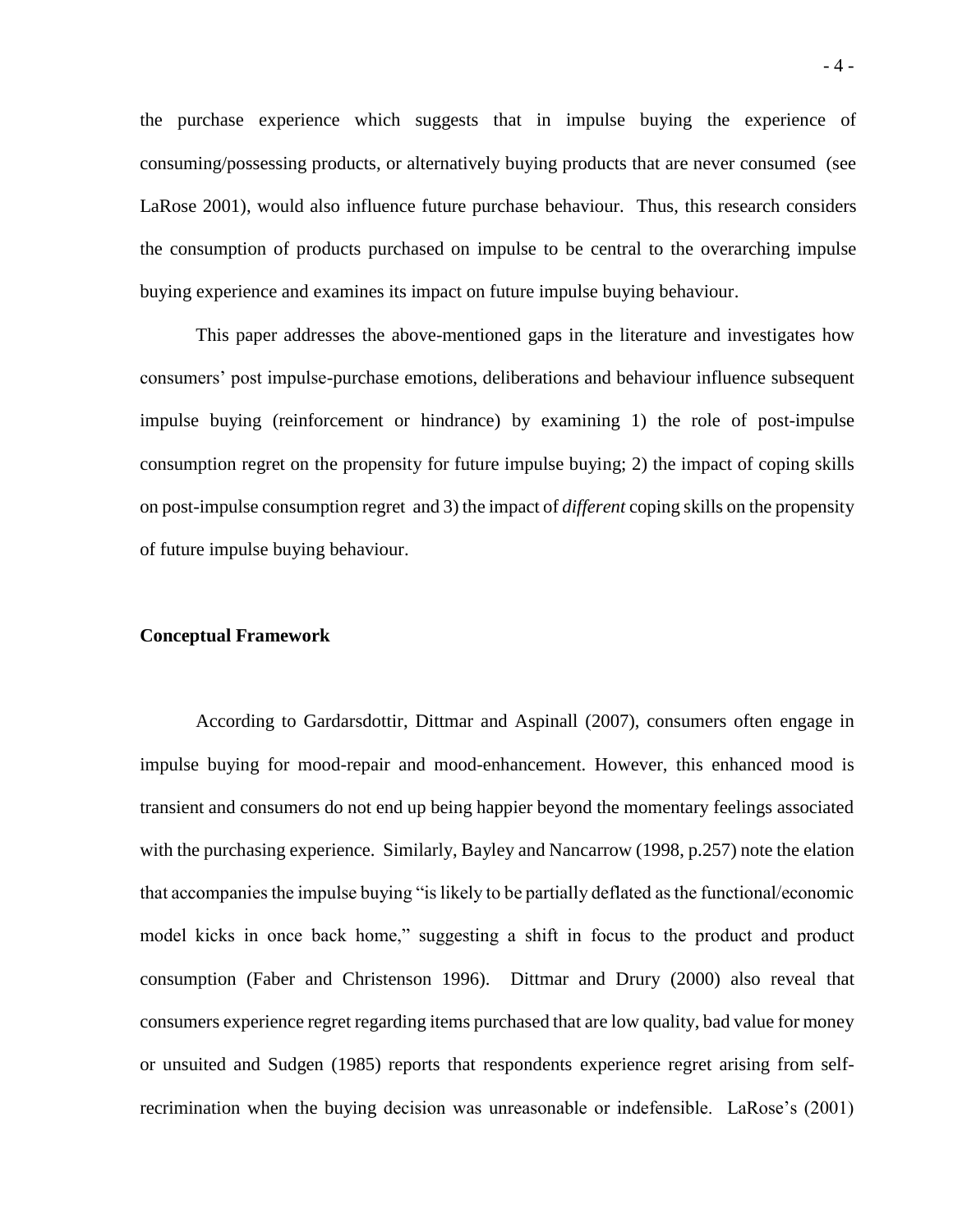respondents express post-purchase regret resulting from owning products which are not needed and remain unused while Rook and Fisher (1995) find that impulsive behaviour is often linked to negative consequences with regards to post-purchase satisfaction. This suggests that over time consumers shift their focus and attention from the purchase experience to the consumption experience, and as a result may experience negative reactions based on the consumption of the product bought on impulse. Yet research on the post-impulse consumption experience - both psychological processes and behaviour - and its impact on future impulse buying behaviour is overlooked, an issue which this paper remedies.

The literature on time discounting suggests that people tend to focus on and value the present and discount that which is temporally distant (Ainslie 1975; Hoch and Lowenstein 1991). Applying this to impulse buying, people are likely to focus on the enjoyment of the purchase experience at the time of making the purchase, but these positive feelings are likely to fade, usually rapidly, as affective reactions tend to be short lived (Kivetz and Keinan 2004; Hoch and Lowenstein 1991; Loewenstein 1996; Gilbert et al 1998; Ramanathan and Menon 2006). With the passage of time, the affective experience associated with the act of impulse purchasing is likely to diminish while the affective experience associated with the consumption of the product acquires more salience. This is both due to the temporal proximity of the consumption experience, and because of the tangible product that serves as a reminder of purchase and associated feelings. Thus, the impulse purchase of an item might bring about mood repair at the time of purchase but might result in post-purchase regret if this product is perceived to be unnecessary or unsuitable at a later stage. This negative affect then causes a reversal of preferences, whereby consumers wish they had behaved more responsibly (Kivetz and Keinan 2006). The psychological pain caused by a suboptimal consumption experience is therefore likely to be a primary driver of future self-control. It makes salient the costs of satisfying myopic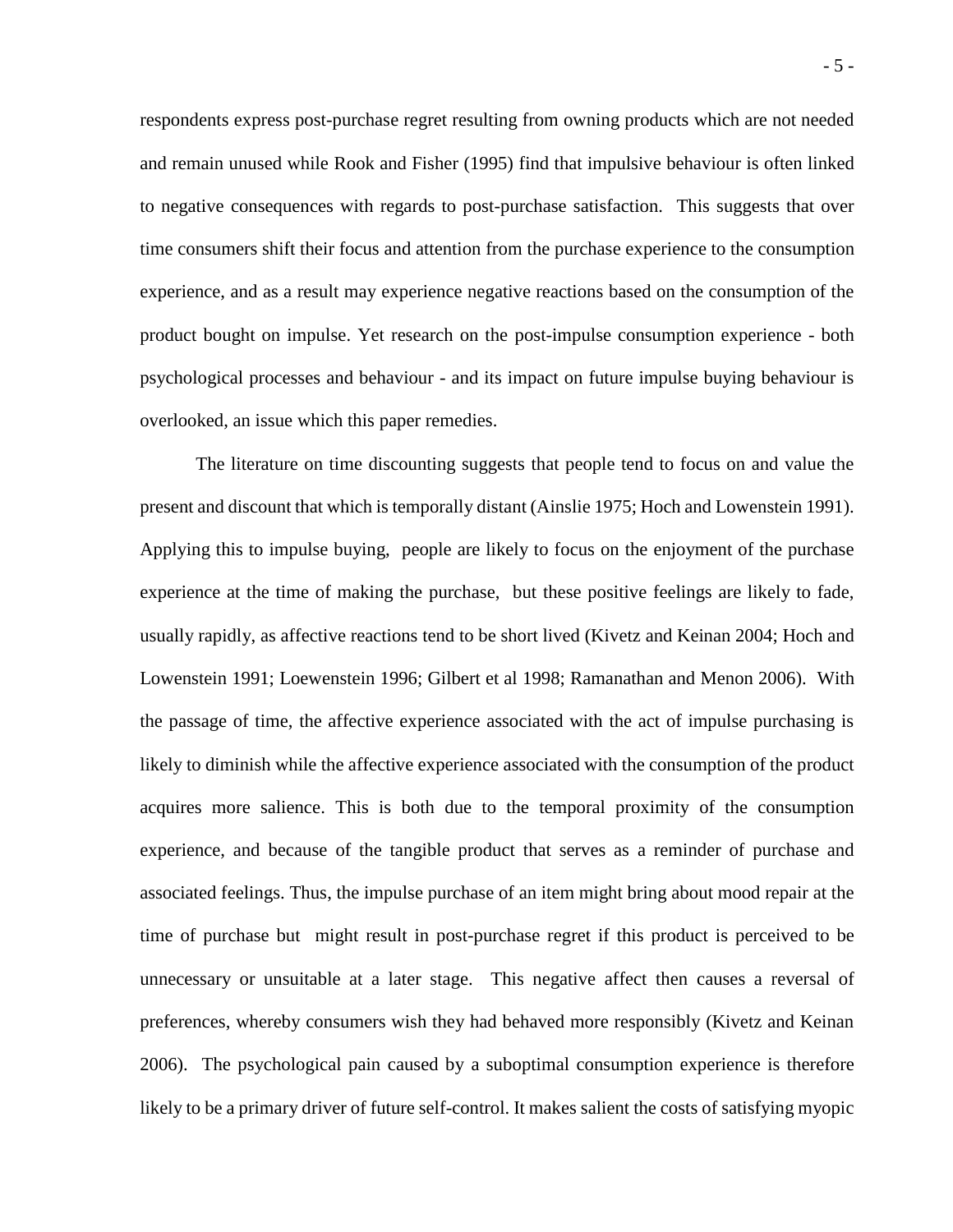desires and motivates consumers to give up the pleasure associated with indulgence in deference to their long term goals (Hoch and Loewenstein 1991; Ramanathan and Williams 2007) hence curtailing future impulse buying behaviour.

While a negative consumption experience highlights suboptimal buying behaviour, the impulse purchase of a product that is useful or suitable is likely to reassure consumers of their ability to make optimal decisions when they purchase on impulse (Cardozo 1965). Indeed, satisfaction resultant from a particular consumption behaviour encourages repeat behaviour (Bearden and Teel 1983; Fornell 1992; Oliver and Swan 1989) which suggests that a positive post-impulse consumption experience might reinforce future impulse buying. Contrary to extant literature that emphasizes the reinforcing effect of the purchase experience and drawing from time discounting theory, this paper hypothesises:

**H1:** The regret experienced from *the post-impulse consumption experience* influences future impulse buying behaviour more strongly than the regret experienced from the impulse purchasing experience itself.

#### *Coping with post-purchase regret*

So far this paper has discussed the importance of post-impulse consumption experience in reinforcing or curtailing impulse buying behaviour, attesting that a negative consumption experience is likely to be effective in curtailing impulse buying. However, the ubiquity of impulse purchasing suggests that regret resultant from a negative consumption experience does not always curtail future buying behaviour. This leads us to postulate that people somehow deal with their regret in ways that may fail to curtail or even encourage future impulse buying.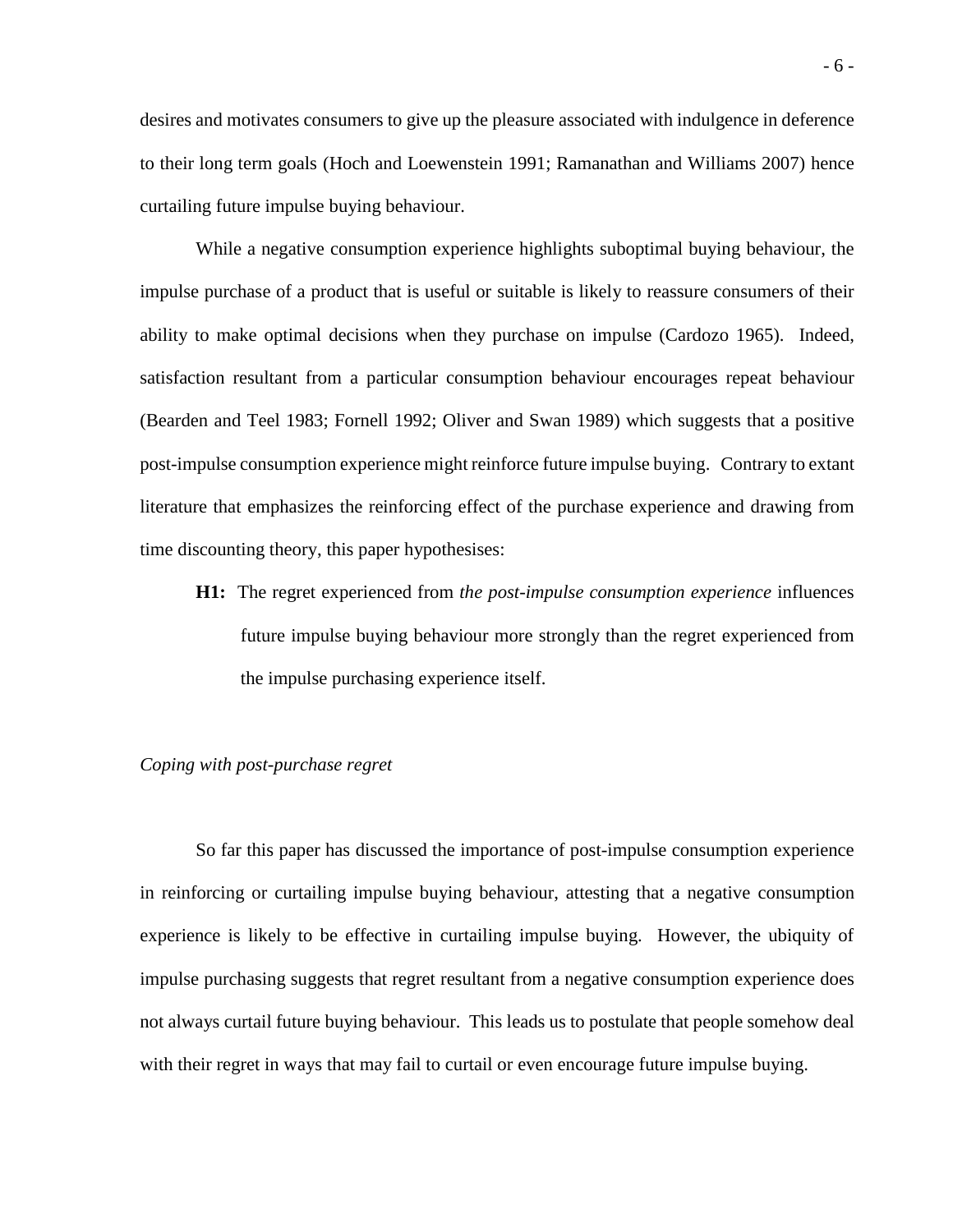Literature suggests that regret brings about emotional conflict, which consumers strive to attenuate (Lazarus 1991 and Luce 1998). Self-affirmation theory proposes that people are motivated to maintain an image of self-integrity and when a decision is made which is later believed to be less than optimal, such as the impulsive purchase of an unsuitable product, consumers engage in coping behaviours that help them restore their positive self images (Hoshino-Browne et al 2005). Coping is defined as ''constantly changing cognitive and behavioural efforts to manage specific external and/or internal demands that are appraised as taxing or exceeding the resources of the person" (Lazarus & Folkman, 1984, p. 141).

Extant research identifies three main restorative coping strategies which consumers use after engaging in impulse buying (Yi and Baumgartner 2004; Dahl et al. 2003; Yi and Baumgartner 2004; Yi 2012) These are planful problem solving (e.g., behaviours like returning the item purchased on impulse to the store, giving it away, or selling it on an auction site), positive reinterpretation (e.g., coming up with new justifications for it), and mental disengagement (e.g., trying to forget about the event or refusing to believe there is a problem) (Dahl et al. 2003; Yi and Baumgartner 2004; Okada 2005; Luce 1998; Lazarus and Folkman 1987; Lazarus et al 1985). LaRose (2001) and Bayley and Nancarrow's (1998) report that hiding, returning, giving away, or selling unwanted purchases are ways in which consumers avoid the realisation that their impulsive behaviour has resulted in a multitude of products that are unnecessary and/or unaffordable when compared to their true needs or budget. The authors add that consumers might also make use of purchase justification techniques to alleviate regret, such as the use of comparative expenditures (where their level of consumption is compared to that of their partner or peer) or the attribution of purchases to self-indulgences or rewards. Dahl, Honea and Manchanda (2003) also suggest that some consumers deal with their regret by simply denying the problem itself and trying hard not to think about it.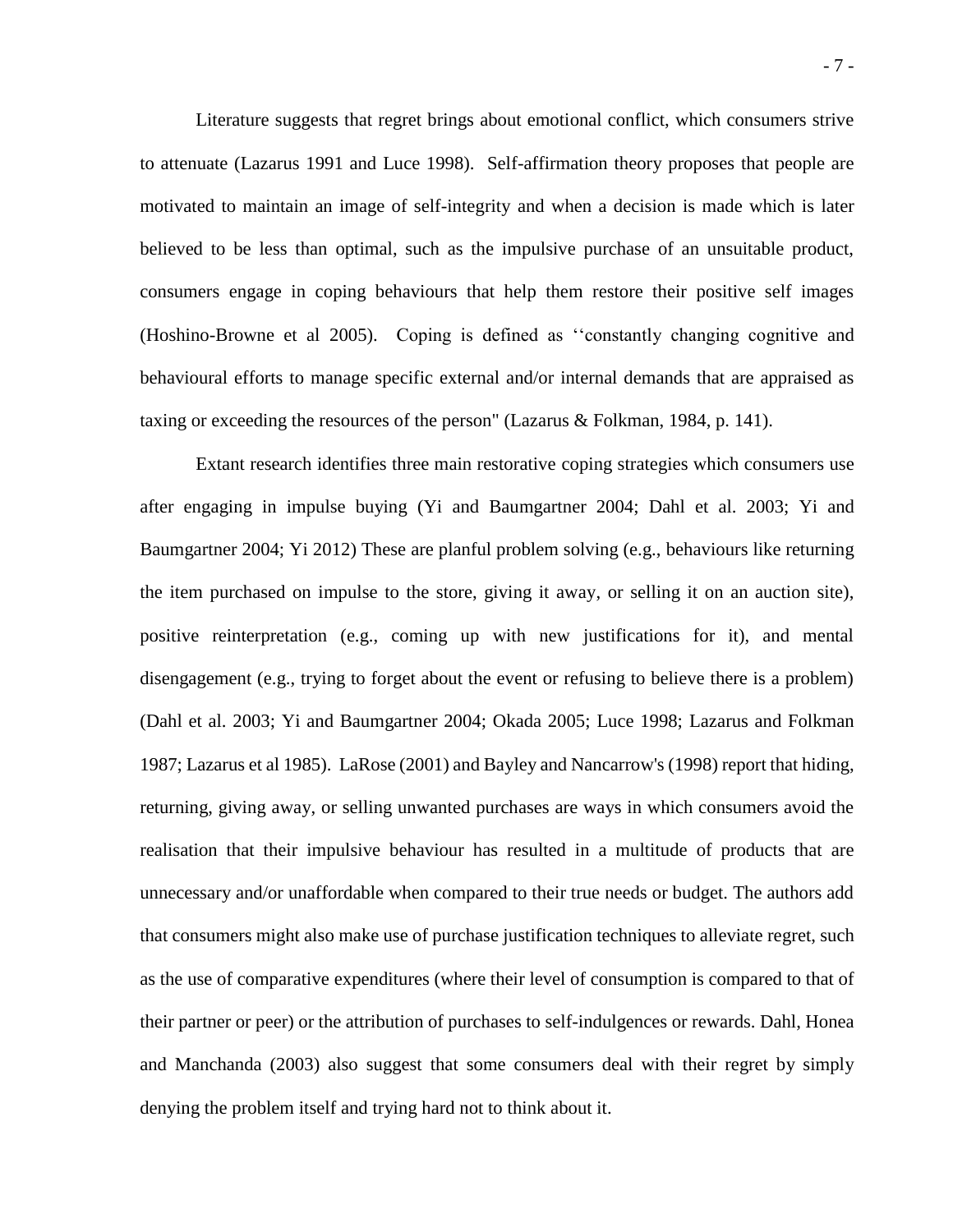By applying coping literature to impulse buying, this paper offers a much more nuanced understanding of why people re-engage in impulse buying even if they experience regret or if they suffer from negative consequences such as debt. It argues that

**H2:** Planful problem solving, positive reinterpretation and mental disengagement significantly reduce post-impulse consumption regret.

The significant reduction in regret is important because this negative affect has a positive adaptive function in that it informs of an event contrary to personal goals and highlights a situation that needs to be acted upon or changed (Dahl et al 2003). According to Lascu (1991), regret weighs heavily on one's mind and stimulates one's preoccupation with the transgression and with schemes for setting things right. Indeed regret is often associated with active attempts to undo the unpleasant effects of the decisions that went wrong (Zeelenberg et al 2000; Baumeister et al 1995). Yet if regret is attenuated, people are much more likely to re-engage in the particular behaviour - in this case impulse buying - even in light of negative consequences.

However, the type of coping mechanism used to mitigate regret might also impact the adaptive function of this negative affect. While some coping mechanisms result in boosting consumer motivation for self-control and reducing the likelihood of future indulgence (Kivetz and Keinan 2006; Hoch and Loewenstein 1991; Ramanathan and Williams 2007), other coping mechanisms encourage consumers to rewrite past scripts in order to portray their suboptimal behaviour in a positive light hence discouraging behavioural change (Paulhus 1984).

Emotion-focused coping such as avoidance/denial strategies or justification/reinterpretation strategies are used to retreat from distress and act defensively, hence they are unlikely to curtail future impulse buying. Dahl et al (2003) attest that when consumers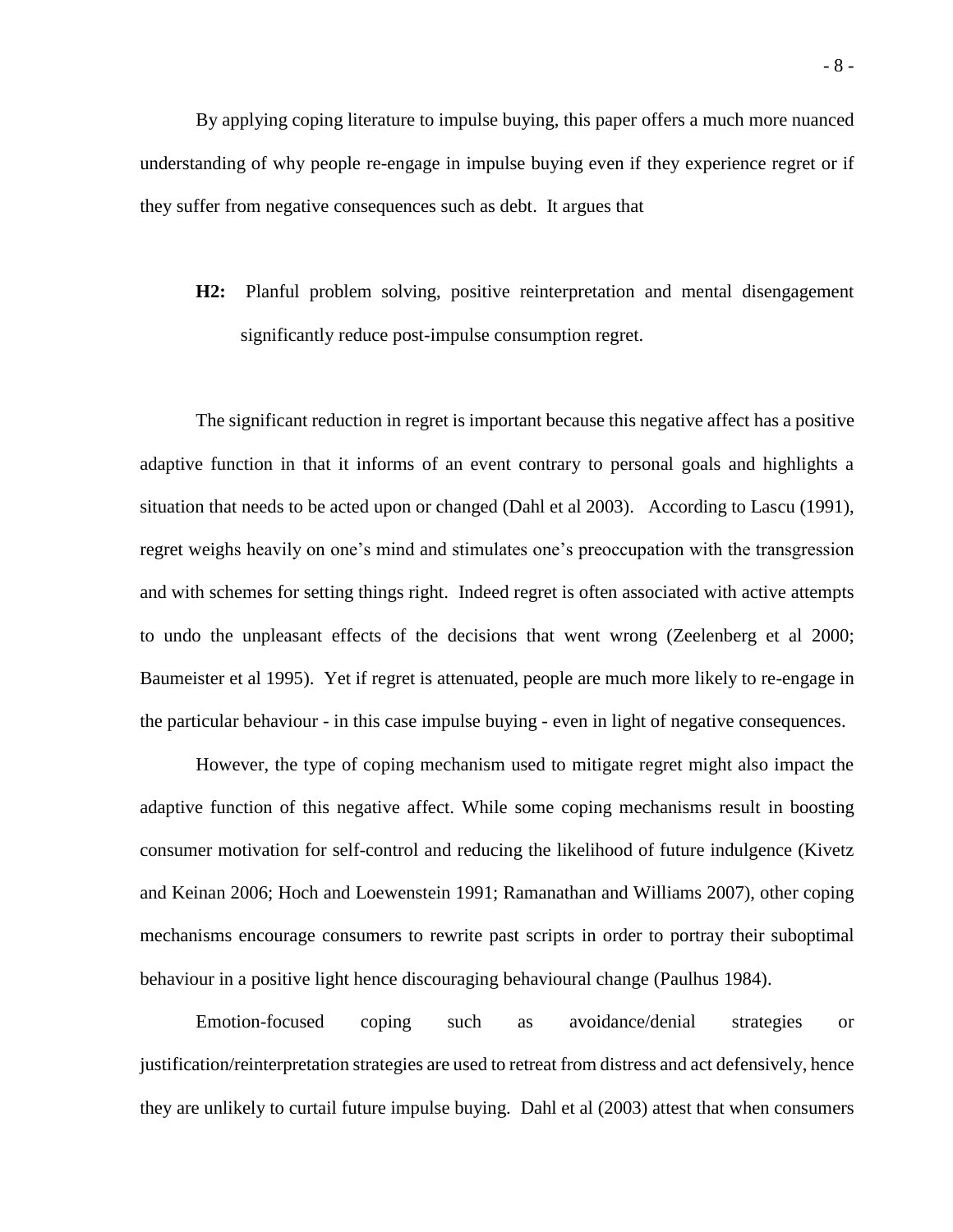use mental disengagement as a coping mechanism, they attempt to forget the unfavorable experience by trying to take their mind off the problem or even refusing to believe that there is a problem. These consumers actively undertake denial to deal with their regret and some go to the extent of hiding the evidence of their transgressions (Dahl et al 2003). The authors see such behaviours as "escapism" or a way that consumers use to postpone thinking about the consequences of their actions. Since one consequence of not dealing with the problem is failure to learn from it, this coping strategy is unlikely to curtail future impulse buying behaviour.

**H3a:** When mental disengagement is used to cope with consumers' post-impulse consumption regret the future propensity of impulse purchasing is not significantly reduced.

In positive reinterpretation, consumers reduce the regret experienced by supplying justifications to their behaviour (Simonson 1992). This cognitive reconstrual allows the impulse purchase behaviour to be looked at more positively (Connolly and Zeelenberg's 2002; Roese, Summerville, and Fessel 2007). In fact, as Kivetz (1999, p.18) notes, when reasons are constructed to justify decisions, it helps "consumers realise their hedonic wants even when these are undeserved." Use of post-purchase justification not only reduces the experience of regret, but by shifting the consumer perception of their decision from suboptimal to justifiable, it also diminishes their perceived need to engage in reparative action. Thus, this type of coping mechanism is likely to increase the likelihood of re-engaging in the behaviour (Cohen and Goldberg 1970; Okada 2005). Therefore, this research hypothesizes: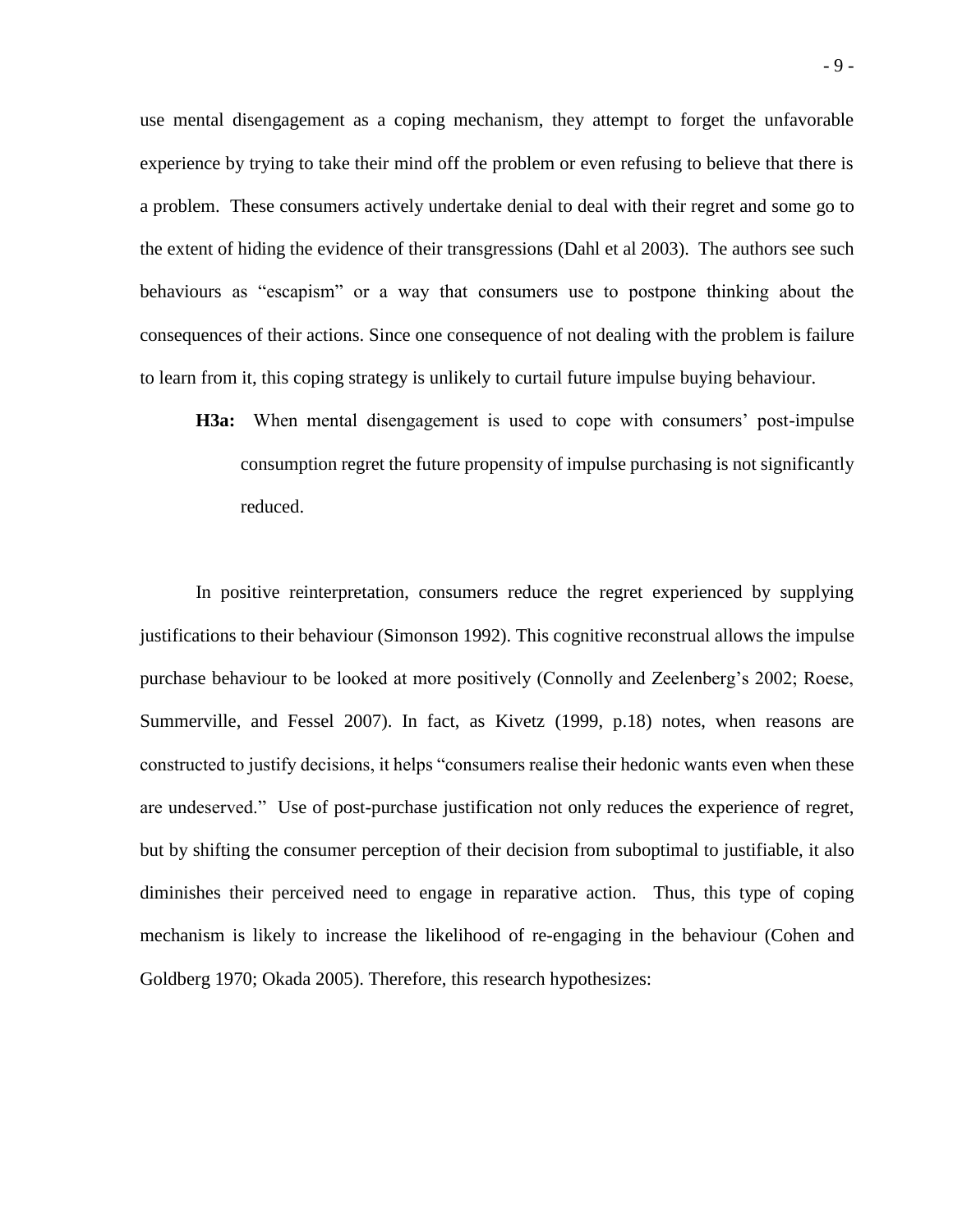**H3b:** When positive reinterpretation is used to cope with consumers' post-impulse consumption regret the future propensity of impulse purchasing is not significantly reduced.

Conversely to the emotion-focused coping strategies discussed above, planful problem solving involves consumers proactively managing the transgression and attempting to make amends (Yi and Baumgartner 2011; Lazarus & Folkman, 1984) and as such is more likely to curtail future impulse buying behaviour. This coping strategy entails behavioural responses (Roese and Olson 2006) which in impulse buying might include returning the item purchased on impulse to the store, giving it away, or selling it on an auction site. Here the consumer does not deny or justify the problem but acknowledges it and actively takes the steps necessary to resolve it. This proactive response to experienced regret is likely to not only undo the unpleasant effects of the suboptimal decisions but also to encourage future behaviour that minimize potential regret (Zeelenberg et al 2000). Thus this paper argues:

**H4:** The use of planful problem solving as a means to cope with post-impulse consumption regret significantly reduces the propensity for future impulse buying behaviour.

#### **Methodolog**y

Two experiments are used to test the hypotheses. Experiment 1 examines the role of purchase experience vs. consumption experience of an impulse purchase on future impulse purchasing, and the mediating effect of regret on this relationship. This provides a test of hypothesis 1. Experiment 2 examines the impact of coping strategies following an impulse purchase on subsequent impulse purchasing and provides a test for hypotheses 2-4. Scenario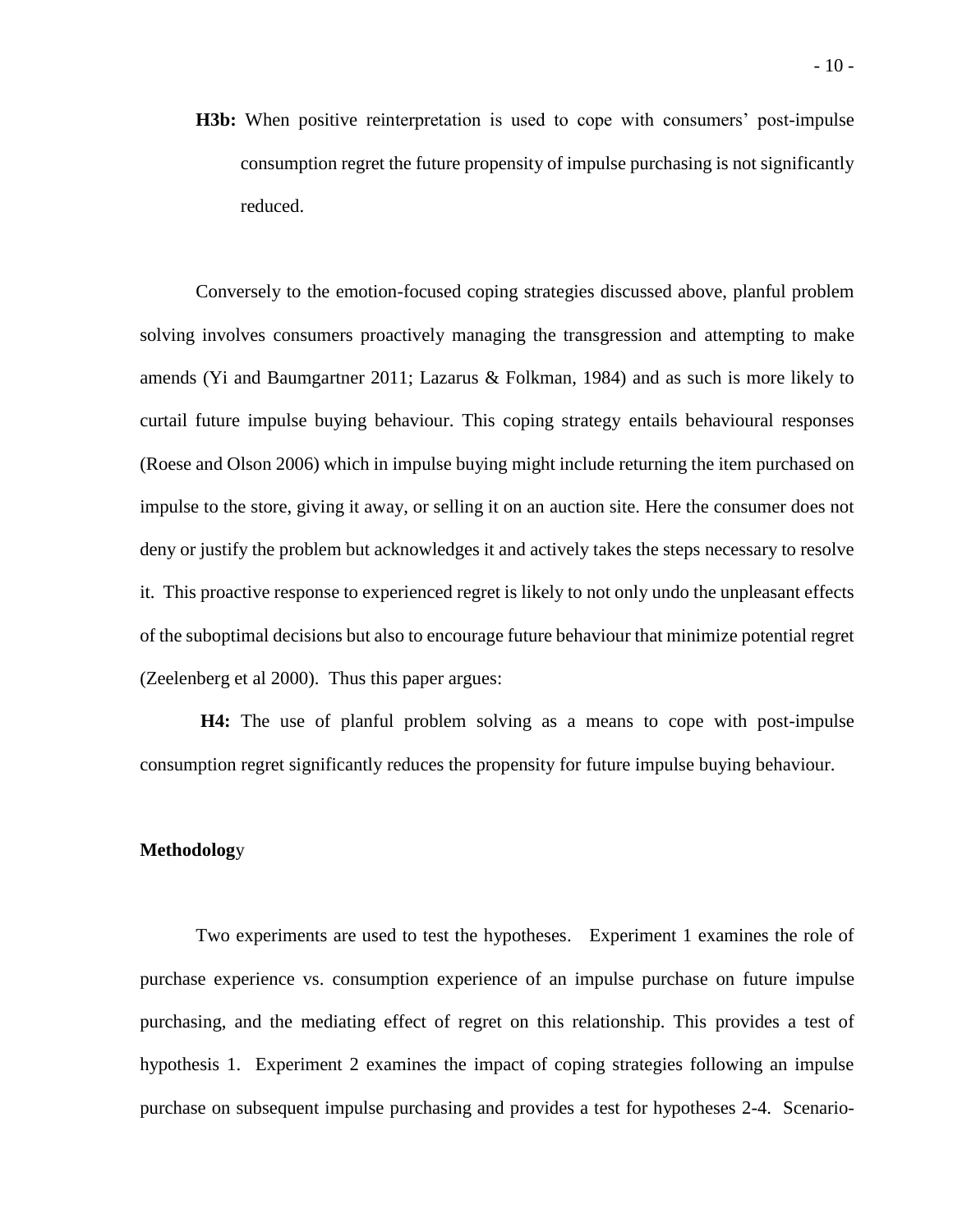based experiments are common in research on regret (e.g. Inman and Zeelenberg 2002; Tsiros and Mittal 2000; Carmon, Wertenbroch and. Zeelenberg 2003) and impulse buying (e.g. Rook and Fisher 1995; Dholakia 2000).

#### **Experiment 1: The impact of post-purchase regret on future impulse buying behaviour**

The experiment used a 2x2x2 between participants design. The independent variables were the valence of the purchase experience, valence of the consumption experience, and product category (whether the second impulse purchase occasion was from the same or different product category as the first impulse purchase).

*Participants.* 160 undergraduate and postgraduate students (92 female) at a large UK university

*Independent Variables.* Three factors, purchase experience (positive or negative), consumption experience (positive or negative) and product category (same or different product categories in the 2 impulse purchase scenarios) were manipulated between participants using scenarios. Purchase experience was manipulated by describing how the participant felt following the purchase. In the positive purchase experience condition participants read that their feelings had been enhanced by the purchase experience, but not so in the negative purchase experience condition. Participants read the following scenario "*You need to buy some warm socks to prepare for the harsh winter. After class, you go to the city centre and purchase the socks. On your way to the bus stop you spot a great-looking sweater priced at £50. You really like it, and decide to buy it on the spot."* In the positive purchase experience condition this was followed by "*Buying the sweater improves your mood."* In the negative purchase experience condition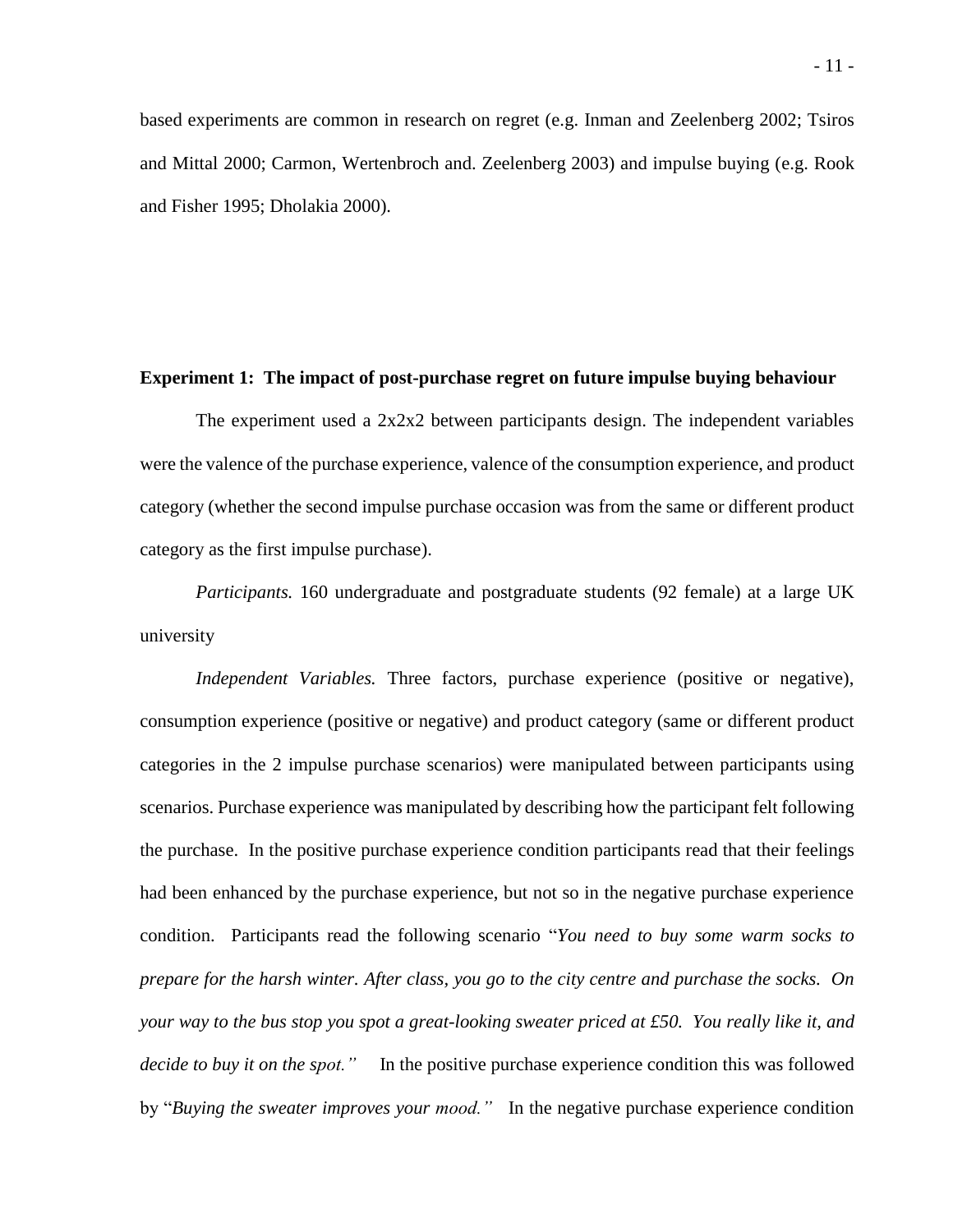participants learn that *"Buying the sweater does not improve your mood*". This manipulation is based on Dittmar et al's (1995; 1996) and Dittmar and Drury's (2000) work.

Research shows that consumers' repurchase intention is determined by satisfaction and perceived usefulness, yet satisfaction itself is also influenced by perceived usefulness (Naidoo and Leonard 2007; Liao and Cheung 2008). The theory of perceived usefulness has to date been applied to e-commerce, yet the concept that usefulness of a product or behaviour has a direct effect on behavioural intention, repeat behaviour and satisfaction (e.g. Ramayah et al., 2003; Pikkarainen, et al., 2004) can also be applied to other consumer behaviours, including impulse buying behaviour. Based on this, consumption experience is conceptualised as the "perceived usefulness" of the product purchased on impulse and manipulated by describing the extent to which the product was used subsequent to purchase. Participants in the positive consumption experience read "*You wear your new sweater the following weekend, and again frequently in the following weeks*" while those in the negative consumption experience condition read "*Weeks pass but you never wear your new sweater. Once or twice you decide to wear it, but you always end up wearing something else."* 

Pre-tests of the scenario segments designed to elicit either purchase or consumption were undertaken with 65 undergraduate students. These revealed that regret was higher for those exposed to the negative purchase experience scenario, compared to those exposed to the positive one ( $p < .01$ ) (M<sub>Regret</sub> for the positive purchase experience = 1.89, M<sub>Regret</sub> for the negative purchase experience = 3.5—higher means indicate greater regret). Likewise, regret was greater following the negative consumption scenario, compared to the positive consumption scenario (p  $< .01$ ) (M<sub>Regret</sub> for the positive post-purchase experience = 1.60; M<sub>Regret</sub> for the negative postpurchase experience  $= 4$ ).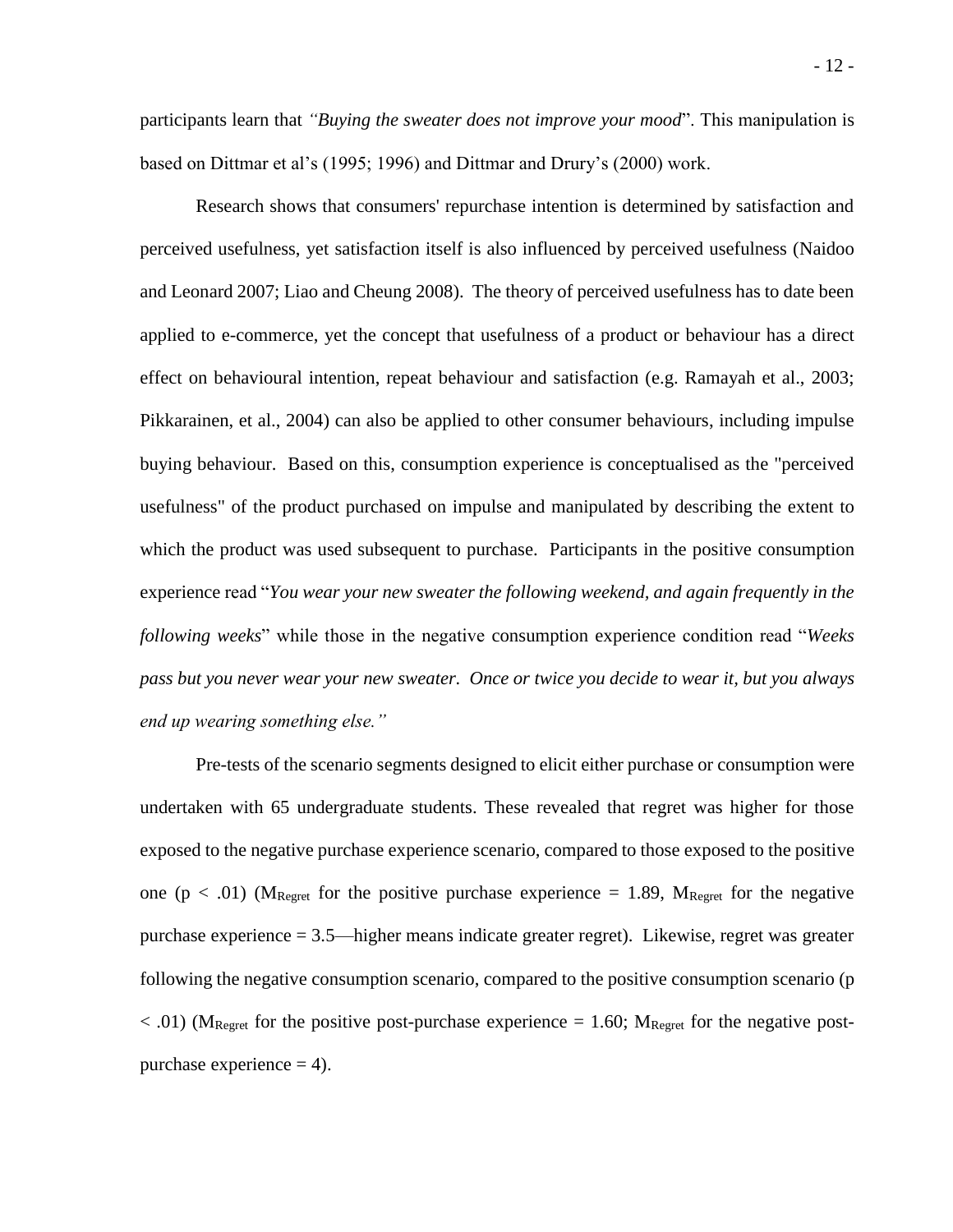*Procedure*. On arriving at the lab, participants were randomly assigned to one of the four conditions. First, participants were asked to read the impulse purchase occasion scenario appropriate for their particular condition. They then completed a four-item scale measuring feelings of goodness versus regret (O'Connor 1996) (4-item measure, Cronbach's Alpha .860): "You feel that buying the sweater was the right decision." "The purchasing decision was a wise one." "If you had to do it over again, you would make the same buying decision." "You regret your decision." (reverse-scored on a five-point likert scale anchored by strongly agree (5) and strongly disagree (1).

Following these questions, participants read about the second impulse purchase opportunity. For half the participants this was a potential for purchasing again from the same category, i.e., clothing, while for the other half of the participants the potential purchase category was different from the first impulse purchase episode—DVD box-set. A DVD box-set was chosen as Dittmar et al. (1995) show that like clothing, videos are a category from which consumers are highly likely to make impulse purchases. As well, a shirt and DVD box-set are similar in price. Thus participants read that *"A few weeks later you decide to go window shopping. As you walk round the stores, you see a lovely jacket that you really fancy (you come across a DVD box-set that grabs your interest). You stop to look at it better*." Participants were then asked to rate "How likely are you to make the purchase?" on a five-point likert scale, anchored by not at all likely (1) to very likely (5). Future impulse buying is an area that has been largely overlooked in impulse buying literature and thus there are currently no scales that measure this variable. However other areas of literature, such as those dealing with future intentions, are appropriate sources of measurement instruments since they deal with the same underlying construct, i.e. the "subjective probability that… (a person) will perform a particular behaviour in the future". Soderlund and Ohman (2003) believe that the "individual's assessment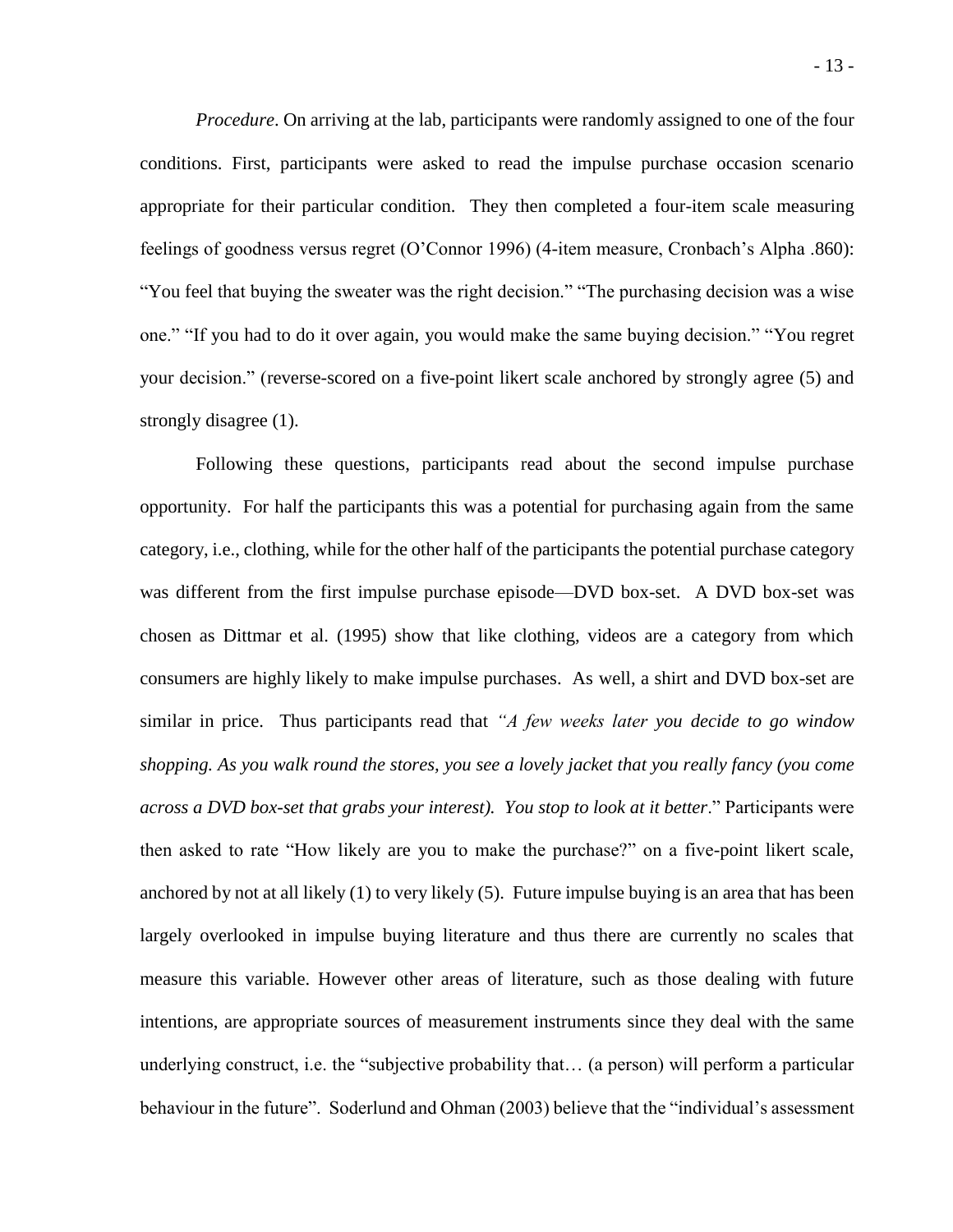of (this probability) …is measured with…items such as 'the probability that I will do A is…'". This forms the basis of the above single-item measure which has also been selected in order to reduce complexity and not be "too exhaustive from a cognitive point of view" (Soderlund and Ohman 2005) while still determining the likelihood of future behaviour. Similar scales are used repeatedly in studies on future intentions (Soderlund and Ohman 2005; Boulding, Kalra, Staelin and Zeithaml 1993; Gotlieb, Grewal and Brown 1994; Brady, Cronin and Brand 2002; Patterson, Johnson and Spreng 1997; Cronin, Brady and Hult 2000; [Shim,](http://www.sciencedirect.com/science?_ob=ArticleURL&_udi=B6VBH-4C6TFG5-2&_user=585204&_rdoc=1&_fmt=&_orig=search&_sort=d&view=c&_acct=C000029838&_version=1&_urlVersion=0&_userid=585204&md5=d1a39abb542f2fadeac5256888733643#bbib24#bbib24) Eastlick, Lotz and Warrington 2001). Another example can be found in Soderlund and Ohman's (2005) work, where they measure future intentions by asking participants to rate the statement "I will have lunch at the restaurant during the coming month" on a ten-point scale (anchored by very unlikely (1) and very likely (10). While some researchers argue that a one-item measure invites problems with reliability since a measure of internal consistency cannot be computed (Peter 1979), others suggest that multiple-item measures invite the possibility of a confounded measurement. Drolet and Morrison (2001) attest that when researchers increase the number of synonymous-answer items in an attempt to transform a single-item measure, such as a measure of future intentions, into a multiple-one, there is a likelihood of including items that are not proper synonyms of the "original attribute descriptor". Not only are such items often not detected, but Bergkvist and Rossiter (2007) also state that the "addition of good items" often "hides the presence of bad items". Furthermore if the "bad items are positively correlated with the good items, coefficient alpha increases, an outcome that usually forestalls the researcher from searching for bad items." Drolet and Morrison (2001) mathematically demonstrate that one or two good items can outperform a multiple-item scale and recommend the use of single-item measures. Bergkvist and Rossiter (2007) propose another empirical argument for single-item measure relating to common methods bias, where the correlation between two or more constructs is inflated because they are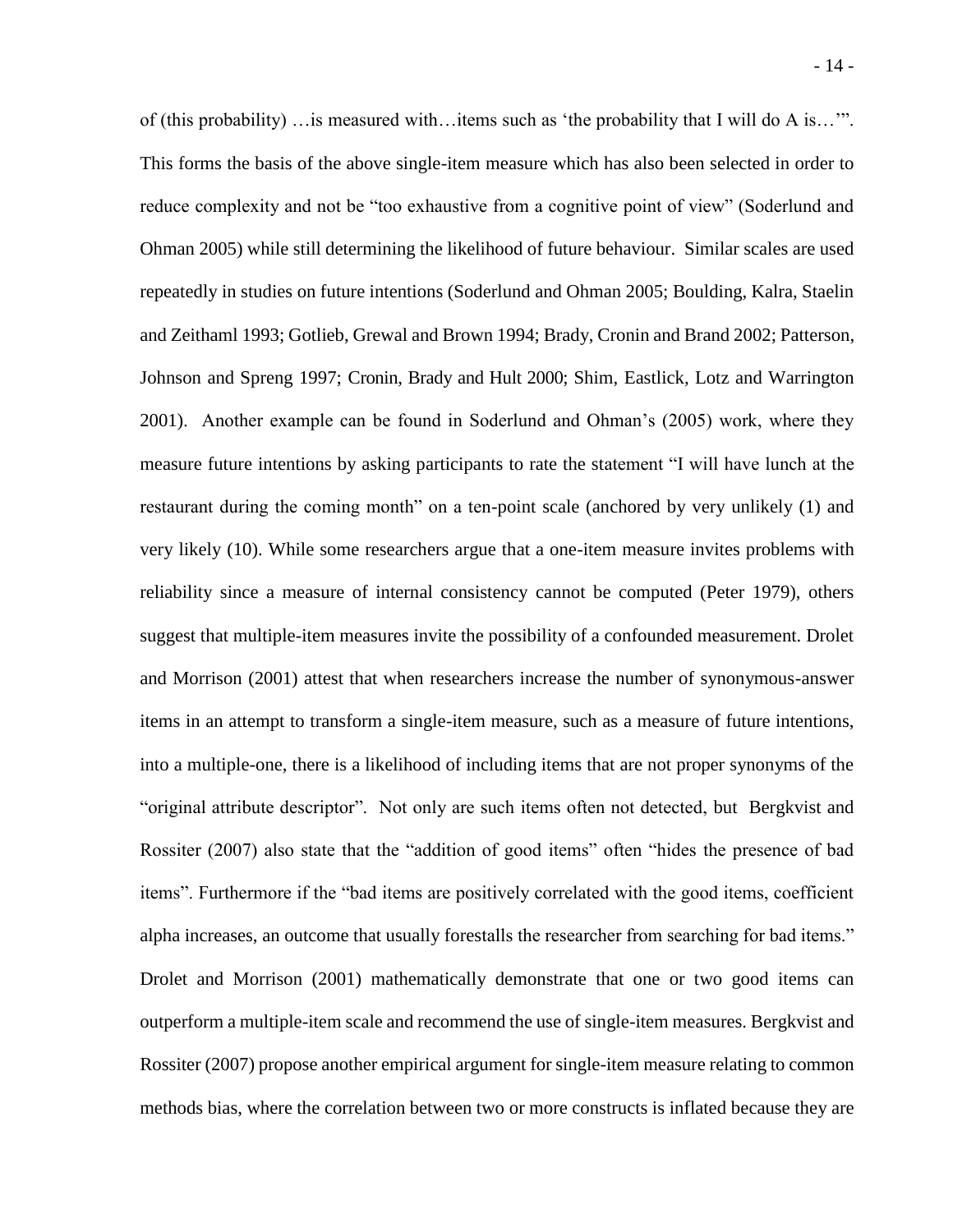measured in the same way. Such bias, according to the authors, can also occur within the multiple items of a multiple-item measure, which would subsequently inflate its coefficient alpha. Rossiter (2002) strongly claims that intentions should not be captured with multiple-item scales. The author evaluates the three-item measure of buying intention used in a study by Taylor and Baker (1994) and argues that the multiple items serve to detract rather than add to the reliability and validity of the scale. He attests that to measure future intentions one item is sufficient, a notion also supported by other researchers (Rossiter and Eagleson 1994; Urban and Hauser 1993).

At the end of the experiment participants were asked what they thought was the purpose of the study, to enable us to determine if any participants had become aware of the hypotheses. This open-ended probe revealed that none of the participants had guessed the hypothesis.

#### Results

*Post-purchase feelings.* The mean score on the 4-item scale of feelings of regret, after reverse scoring one item, served as the operational measure. A score of 1 indicated strong positive feelings while a score of 5, strong feelings of regret. Results show significant main effect of purchase experience  $F(1, 152) = 53.902$ ,  $p < .001$  such that participants in the negative purchase experience groups demonstrated significantly higher levels of post-purchase regret ( $M_{\text{PositivePurExp}}$  $= 2.70$ ,  $M_{NeqativePurExp} = 3.86$ ) than those in the positive purchase conditions. Similarly, the consumption experience of an impulse buying situation also significantly affects the level of post-purchase regret experienced  $F(1, 152) = 39.745$ ,  $p < .001$  (M<sub>PositiveConsExp</sub> = 2.78,  $M<sub>NegativeConsExp</sub> = 3.77$ .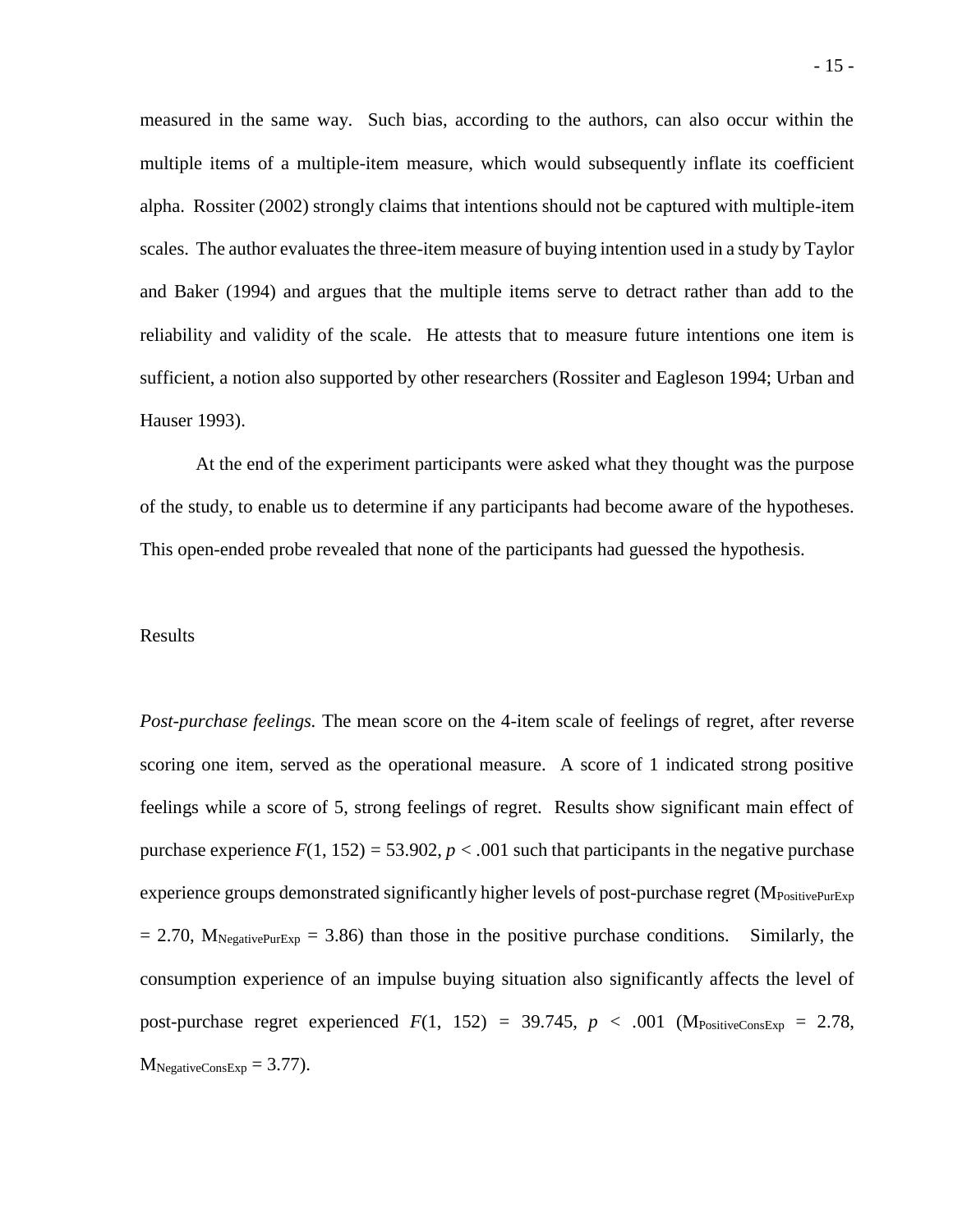The Purchase Experience x Consumption experience interaction was also significant *F*(1,  $152$ )  $= 15.5, p < .001$ , eta squared  $= .092$ . The relatively small effect size of this interaction is likely to be an outcome of the small sample size (Huberty, 2002; Richardson, 2011). However, further research with larger and more heterogenous samples should be undertaken to corroborate this finding.

As would be expected, those in the positive purchase and positive consumption experience condition experienced the least regret compared to each of the other three groups (ps <. 01), while those who experienced both a negative purchase and consumption experience had the highest level of regret and differed from each of the other three groups ( $ps < .05$ ). The group that experienced a positive purchase experience but a negative consumption experience and that which experienced a negative purchase experience but a positive consumption experience did not differ from each other in terms of elicited regret ( $p > .15$ ). None of the other main or interaction effects reached statistical significance ( $ps > .15$ ). Taken together, these results suggest that both purchase and post-purchase experiences influence experienced regret.

*Future impulse buying.* The single-item scale of propensity for future impulse buying served as the operational measure (a score of 1 indicated a weak propensity for future impulse buying whereas a score of 5 indicated a high likelihood for future impulse buying). The ANOVA revealed that the only effect to reach significance was that of consumption experience  $F(1, 152)$  $= 51.09$ , p < .001, (eta squared = .252) (M<sub>PosConsExp</sub> = 3.49, M<sub>NegConsExp</sub> = 2.51). *This indicates that consumers experiencing a negative consumption experience are likely to reduce their propensity for future impulse buying.* Importantly, however, *consumers who experience a negative purchase experience appear to be unlikely to attenuate subsequent impulse purchasing, even though they reported experiencing significantly higher regret,* as noted above. As well, the findings appear to be robust across both subsequent impulse purchases from within the same as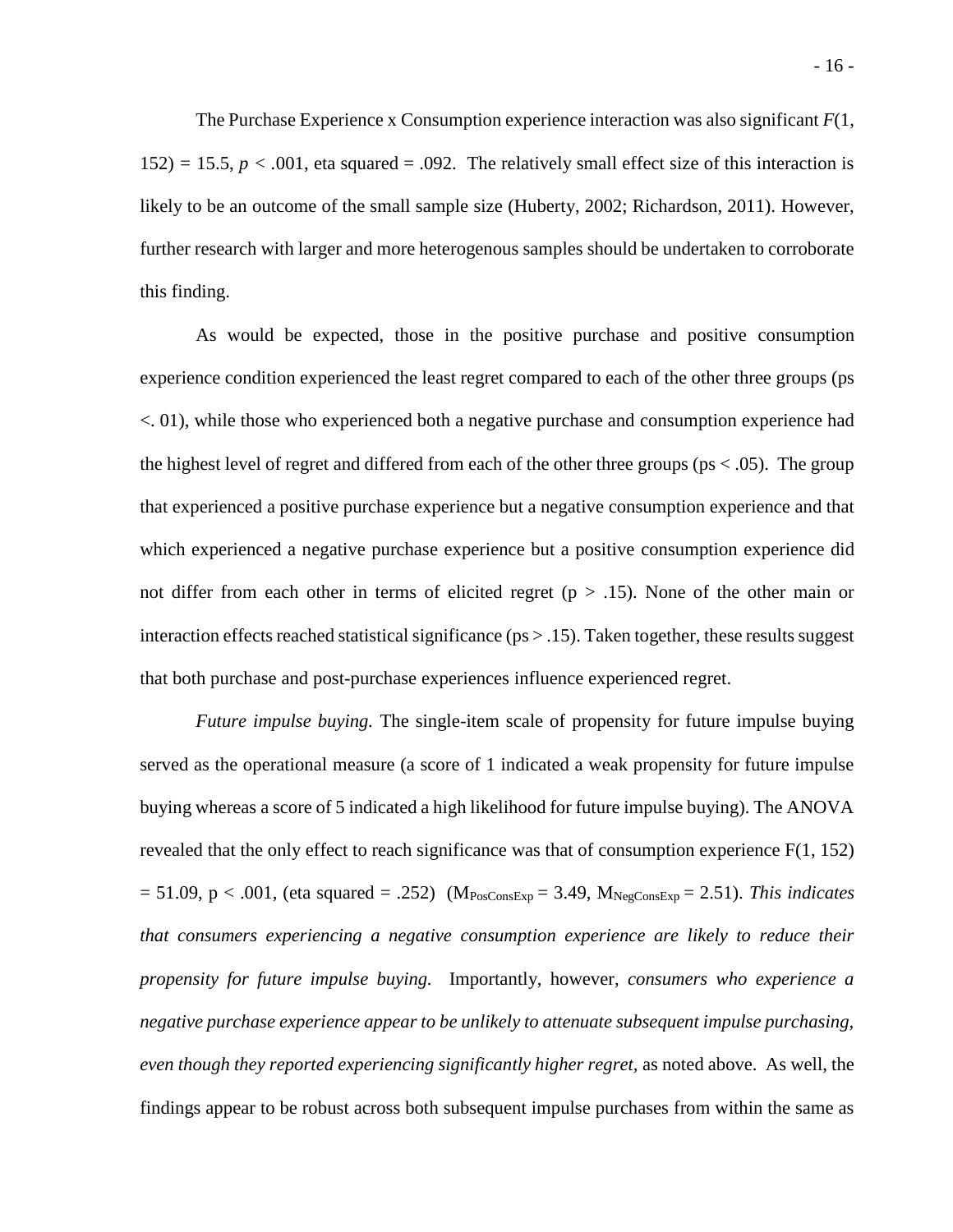well as different categories, as none of the effects involving category of subsequent impulse purchase were significant ( $ps > .15$ ). Experiment 1 thus provides support for hypothesis 1 and suggests that the consumption experience has a much stronger impact on the propensity future impulse buying behaviour than the purchase experience, i.e., the regret emergent from consumption has a stronger impact than that emergent from the purchase itself. This contests the over-focus on the purchase experience in impulse buying literature, advocating that to better understand why consumers engage in repeat impulse buying behaviour, it is the consumption experience that must be considered.

## **Experiment 2: The impact of coping strategies on post-purchase regret and future impulse buying.**

*Participants.* 157 undergraduate students at a large university (82 female) participated in this experiment.

*Procedure.* Participants were randomly assigned to one of the 4 experimental groups (control; planful problems solving; positive reinterpretation and mental disengagement groups). All participants read the following scenario "*Imagine you work part-time to support yourself while studying at University and it is two weeks before your next paycheck. You have £40 left for necessities. In addition to food, you need to buy some warm socks to prepare for the harsh UK winter. After class, you go to the city centre and purchase the socks. On your way to the bus stop you spot a great-looking jacket priced at £55. You really like it and use a credit card to buy it on the spot. Weeks pass but you never wear your new jacket. Once or twice you decide to wear it, but you always end up wearing something else. Sometime later you are doing some laundry, come across the jacket and realize that you have never worn it."* In the control condition, subjects respond to the dependent measures at this point. In the planful problem solving condition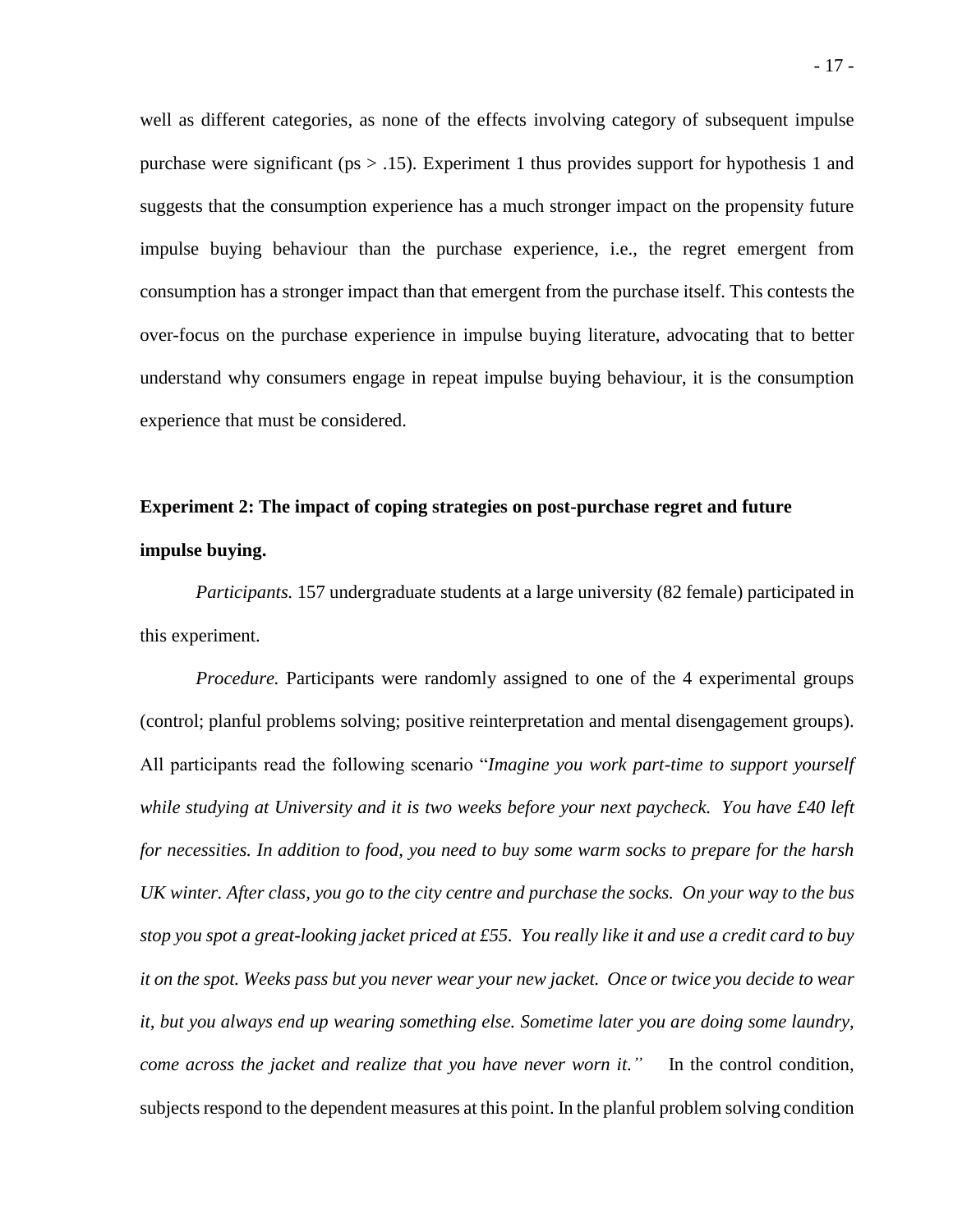this was followed by "*so you decide to return it to the store for a full refund".* In the mental disengagement condition it was followed by "*You hide it at the back of the wardrobe and you don't think about it again."* In the positive reinterpretation condition it was followed by "*you manage to justify your purchase by remembering that buying the jacket had been a well-deserved indulgence that had made you feel great at the time."* These participants then respond to a single item measure of regret on a five-point likert scale anchored by not regretful at all (1) to very regretful (5).

Next, a second scenario was presented to the participants: "*A few weeks later you decide to go window shopping. As you walk round the stores you see a lovely sweater that you really fancy. You stop to look at it better*." A measure of future impulse buying was then taken: "How likely are you to make the purchase?" on a five-point likert scale anchored by not likely at all (1) to very likely (5). Finally, participants completed a question asking them to tell us what they thought was the purpose of the study, to enable us to determine if subjects had guessed the hypotheses. None of the subjects had guessed the hypotheses.

#### Results

An ANOVA performed on the measure of regret revealed that compared to the control group, regret is reduced in all experimental groups,  $F(1, 90) = 23.856$ ,  $p < .001$ . Planned contrasts reveal that these reductions are all significant ( $t_{MentDis} = 3.053$ ;  $t_{PlanProb} = 5.219$ ;  $t_{PosRein} = 10.164$ ) (all  $ps < .01$ , 2-tailed). These results are consistent with H6.

#### TABLE 1 HERE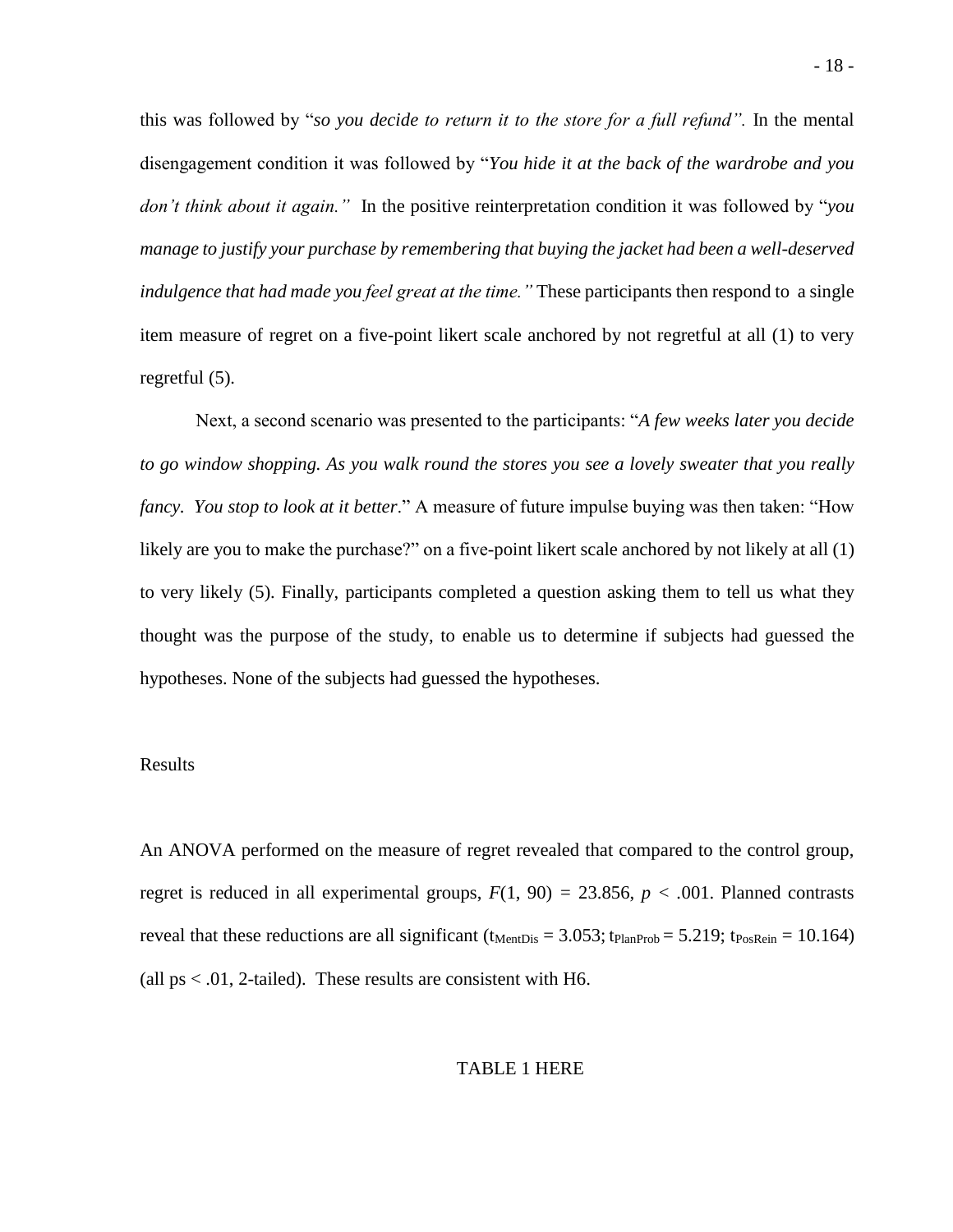#### FIGURE 1 HERE

Interestingly the data also showed that while regret is significantly reduced in all the experimental groups, there is also a significant difference between the level of regret experienced by the participants in the mental disengagement group and those in the other experimental groups. While regret in the mental disengagement group is significantly lower when compared to that in the control group, it does emerge that it is also significantly greater that that experienced by the participants in the other experimental groups ( $t_{\text{regret}}$  planful problem solving = 2.436 p < 0.02, 2tailed; t<sub>regret</sub> positive reinterpretation = 5.676 p < 0.001, 2-tailed).

Furthermore, the data shows a significant difference between the regret experienced by the planful problem solving group and that experienced by the positive reinterpretation group, whereby regret is significantly lower in the positive reinterpretation group ( $t_{\text{recret}}$  planful problem solving  $= 2.560 \text{ p} < 0.02$ , 2-tailed). Thus, positive reinterpretation appears to be the strongest coping skill with respect to regret reduction, followed by planful problem solving, and finally mental disengagement. This does suggest that *acting* on the experience of regret in an attempt to reduce it, whether via justification or the more practical actions of *returning to the store* provides better relief from the experience of regret than *inaction* such as denial. The single-item scale of propensity for future impulse buying served as the operational measure. A score of 1 indicated a weak propensity for future impulse buying while a score of 5 indicated a strong propensity for future impulse buying.

#### TABLE 2 HERE

#### FIGURE 2 HERE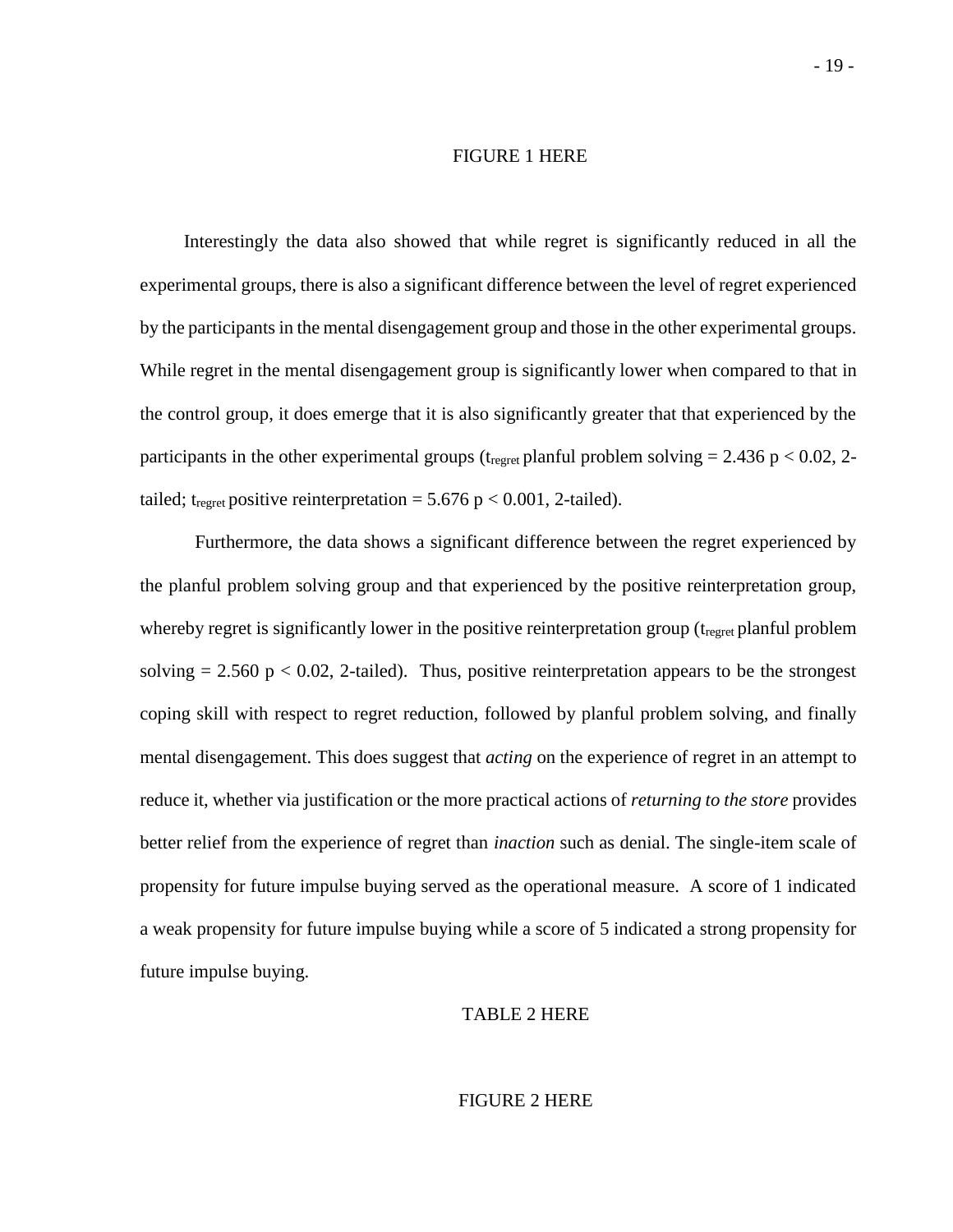An ANOVA performed on the measure of future impulse buying revealed that the likelihood of indulging in future impulse buying varied significantly across the groups,  $F(1, 90) = 29.660$  *p < .*001. Planned contrasts revealed a significantly higher likelihood of future impulse buying for those using mental disengagement ( $t_{future\ impulse\ buying} = -7.529 \text{ p} < 0.001$ , 2-tailed) and positive reinterpretation (t<sub>future impulse buying</sub>  $= -6.094$  p  $< 0.001$ , 2-tailed) as coping mechanisms, providing support for hypothesis 7. There was no significant difference in the propensity for future impulse buying between the control group and the group that used planful problem solving to deal with regret (t<sub>future impulse buying</sub> planful problem solving  $=$  -1.535  $p > 0.1$ , 2-tailed). Thus it appears that physically acting on the experience of regret by attempting to reverse the situation is effective in regulating buying behaviour by reducing the propensity for future impulse buying.

Interestingly the data also indicates that there is a significant difference between the propensity for future impulse buying between the mental disengagement group and the positive reinterpretation group, whereby the participants in the mental disengagement groups are more likely to engage in future impulse buying than the positive reinterpretation group (t<sub>future impulse</sub>  $_{\text{buying}} = 2.535 \text{ p} < 0.02$ , 2-tailed). Interestingly, mental disengagement as a coping skill causes the least reduction in regret but the highest propensity for future impulse buying. Yet again it seems that not acting on the experience of regret brings about the least amount of consumer learning, and hence higher propensity for future impulse buying behaviour.

#### **General Discussion**

This research makes several important theoretical contributions. It fills an important void in the area of impulse buying behaviour. It focuses exclusively on post-impulse purchase affect,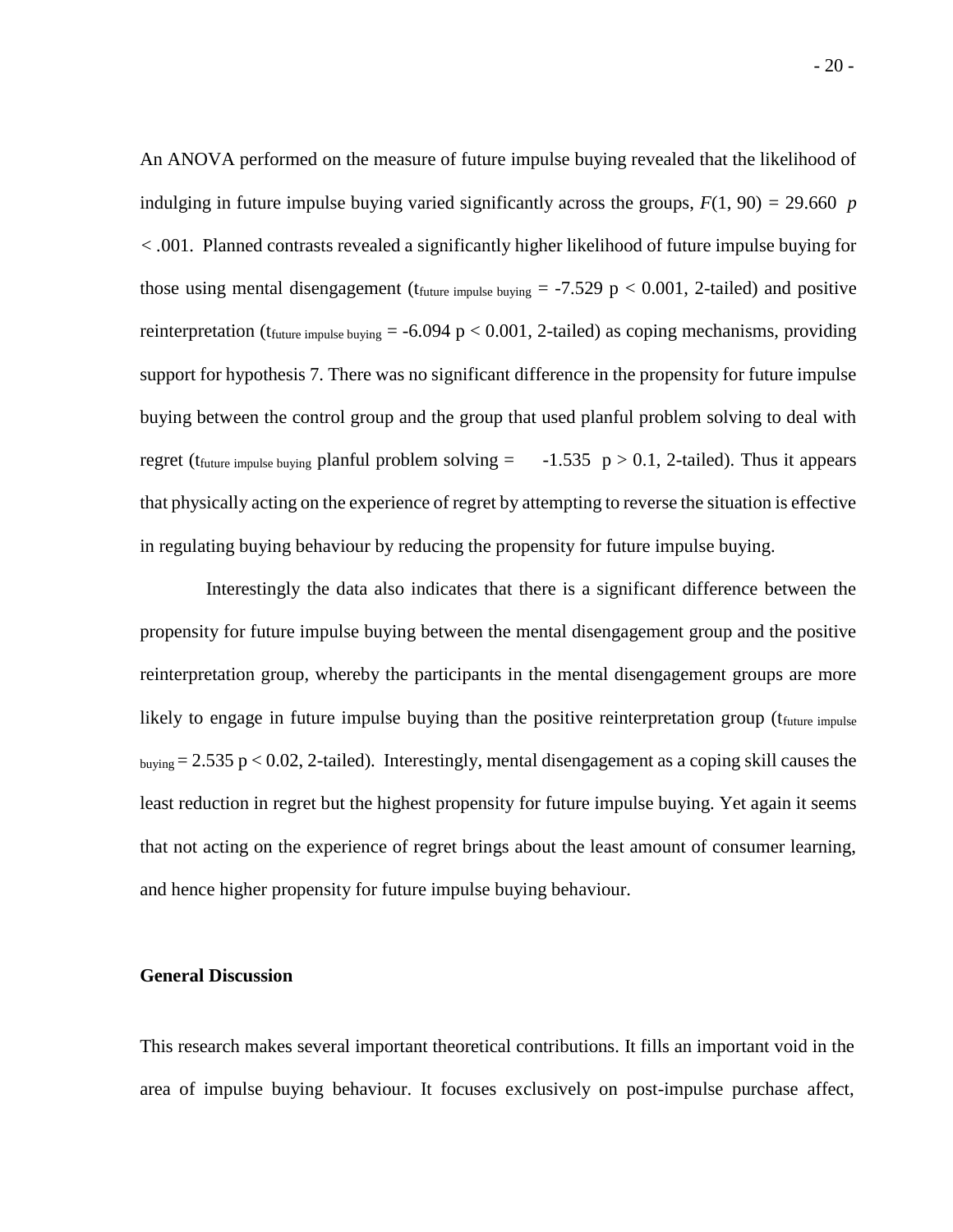behaviour and psychological processes and their influence on future impulse buying behaviour, an area which has been heavily under-researched. Impulse buying has been increasing exponentially over time, and researchers have always been interested in why people keep engaging in this type of shopping behaviour irrespective of its consequences. Most of the work looking at this problem however has focused on the purchase experience of the consumer, with particular emphasis on the psychological benefits that can be attained, at the expense of the consumption experience (Baumeister 2002; O'Guinn and Faber 1989; Dittmar, Long and Bond 2005; Rook 1987; Gardner and Rook 1988). This research extends current literature by examining how consumers feel after the psychological high of the impulse buying episode dissipates (Faber and Christenson 1996; Kivetz and Keinan 2006; Loewenstein 1996), how they handle their post-purchase affect and how this in turn influences the propensity for future impulse buying. This work also attests that the over-focus on the impulse buying purchase experience gives a limited picture of the impact of impulse buying and shows that the consumption experience is pivotal in the reinforcement of future impulse buying behaviour. It

Finding reveal that the valence of the consumption experience, irrespective of that of the purchase experience, is what influences future impulse buying behaviour. Thus, if a consumer has a positive purchase experience, in the form of mood-repair or a psychological high, but then goes through a negative consumption experience, in the form of a product that is not useful, impulse buying behaviour is likely to be negatively reinforced. Thus, to break the impulse buying cycle, it is important to shift the focus from the purchase experience to the consumption experience. If consumers want to stop engaging in impulse buying they must stop focusing on the positive affect or psychological high attained during the purchase and analyze the consumption experience. This should give a more realistic view of whether the purchase decision was effective and can be translated into a more savvy shopping behaviour.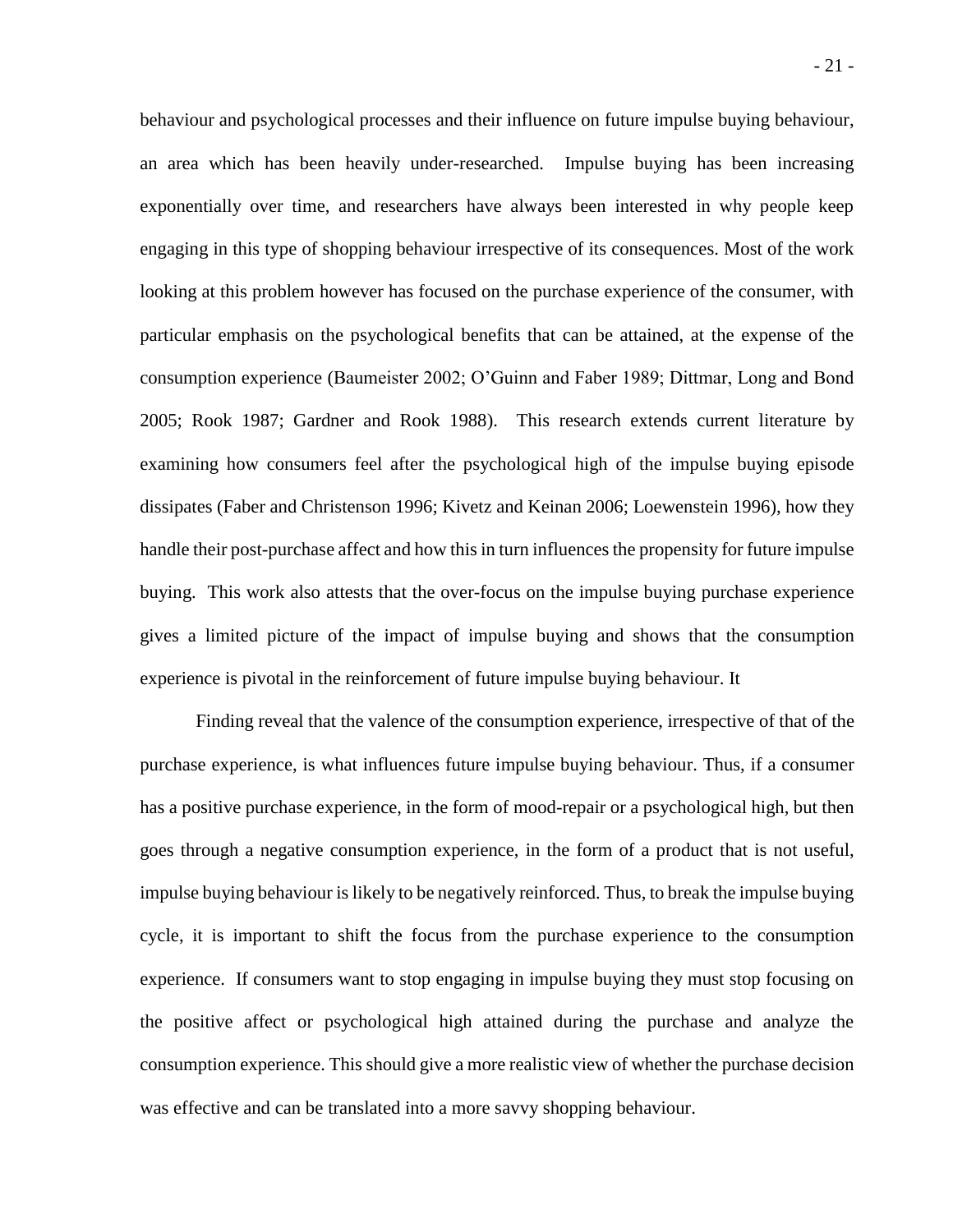This research examines the impact of consumption regret on future impulse buying by drawing on coping literature (e.g. Duhachek 2003; Lazarus and Folkman 1984; Moschis 2007; Luce, Bettman and Payne 2001; Yi and Baumgartner 2004). It proposes that consumers use several coping skills to deal with negative affect which can effectively reduce its impact on the propensity for future impulse buying. The second study examines the three coping mechanisms that are generally used by impulse buyers to alleviate feelings of regret, i.e., planful problem solving, mental disengagement and positive reinterpretation. It attests that the type of coping skill the consumers use to deal with their experience of regret will determine whether their future behaviour will be reinforced or curtailed. This paper thus tackles an important gap in impulse buying literature by offering a more nuanced understanding of post-impulse purchase psychological processes and behaviour and how these impacts repeat impulse buying.

The experiment shows that all three coping mechanisms are effective in reducing the influence of post-purchase regret on future impulse buying, with positive reinterpretation being the strongest, followed by planful problem solving and finally mental disengagement. However, of these coping skills only planful problem solving, which attempts to reverse the negative purchase situation and therefore brings about consumer learning, is successful at curtailing future impulse buying behaviour. Mental disengagement and positive reinterpretation both reinforce impulse buying behaviour which results from a lack of consumer learning. Mental disengagement, which involves shying away from the problem instead of trying to resolve it, brings about the least amount of learning and is hence the strongest reinforcer of this behaviour. This offers a new and important understanding of the role of coping mechanisms in impulse buying behaviour, more specially, in terms of re-engagement in this behaviour in spite of potentially negative consequences.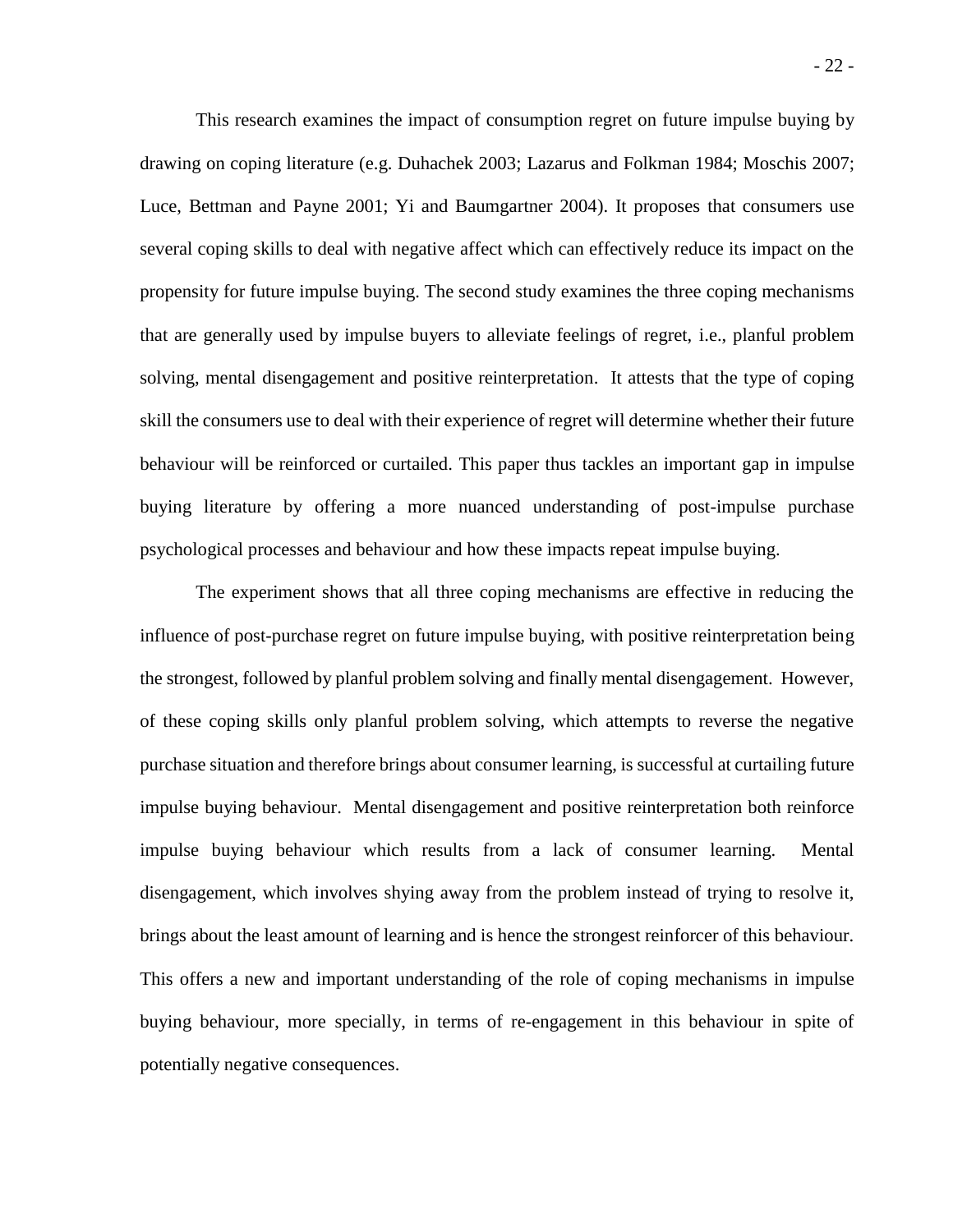The implication here is that an impulse buying scenario with a negative consumption experience or negative consequences is still able to positively reinforce this type of behaviour. Thus, breaking the impulse buying cycle depends on the type of coping mechanism used by consumers to quash their feelings of regret. Consumers must be made aware that the way in which they handle their regret might keep them locked in a vicious circle of buying behaviour that can potentially result in lower self-esteem and financial difficulties. By focusing on the consumption experience of the impulse buying scenario and utilizing planful problem solving as a means of dealing with any ensuing regret, consumers are more able to establish effective shopping behaviour.

From a practical or managerial perspective, this study ascertains that consumption regret is pivotal in curtailing future impulse buying behaviour. Therefore, retailers should be aware that simply ensuring that the purchase experience is positive for consumers is not enough. If they are to enjoy repeat impulse buying, they must also ensure a positive consumption experience by providing good value for money, products that are of good quality and effective post-purchase customer care. This research is unique in that it breaks away from past theories attesting that offering a simple returns policy is a good way for retailers to reinforce impulse buying behaviour. While such policies might encourage a sale, if the consumer returns the product their future impulse buying behaviour might be curtailed. Instead marketers should encourage consumers to exchange their products with more desirable ones or provide vouchers which might be utilized at a later date. In this way, consumers can be left with a product that provides a positive consumption experience and thereby their impulse buying behaviour is positively reinforced.

This study also has important policy and consumer welfare implications. The United Kingdom is characterized by high levels of spending and consumer debt far outweighing that of neighboring European countries (Credit Action 2018) resulting in practical and psychological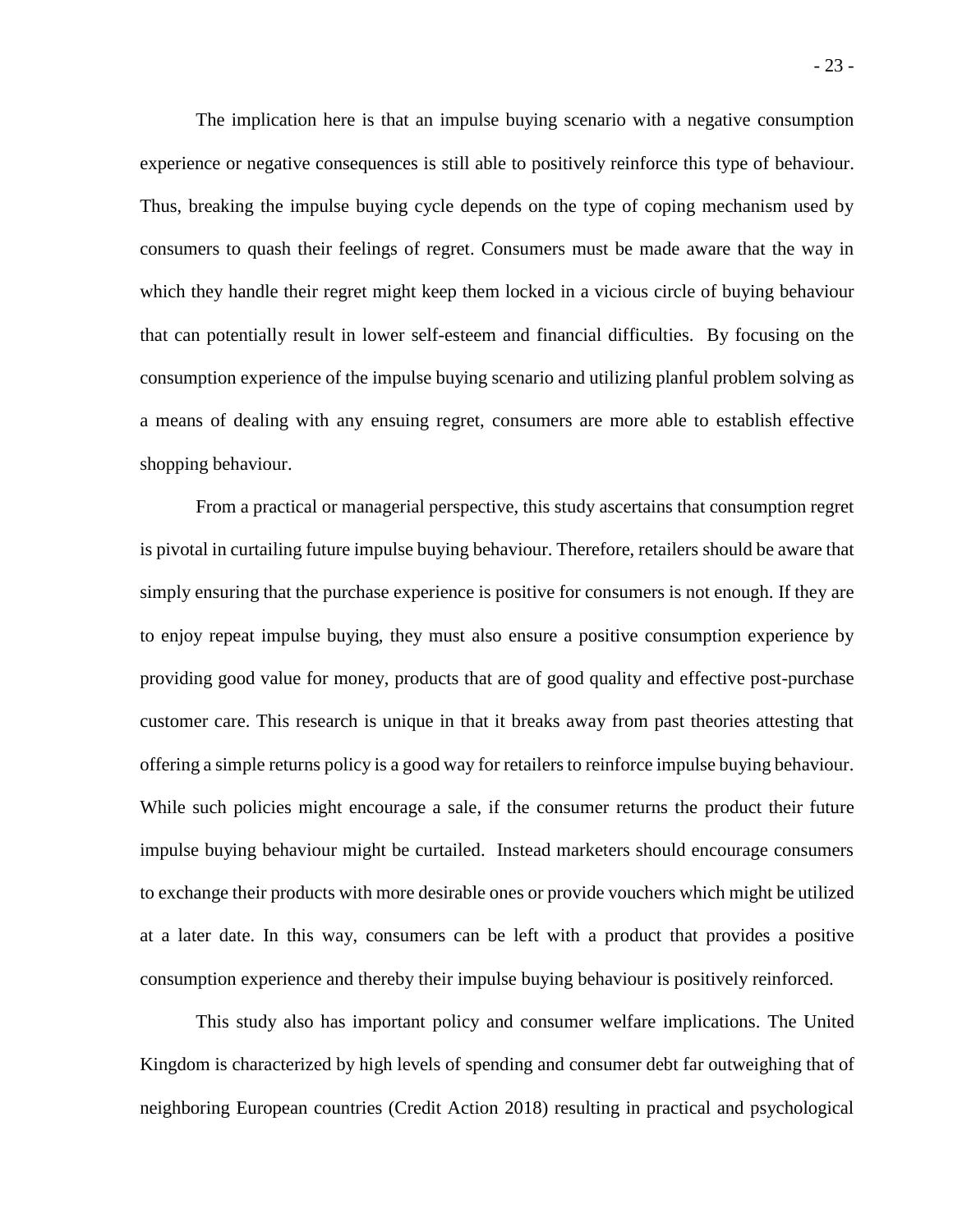- 24 consequences. A percentage of this debt is a direct result of impulse buying (Parsons 2005;

Mabels 2007) and this indicates that consumers should be more conscious of their spending patterns and try to contain their impulse buying. This research suggests that consumers need to be made aware that using impulsive purchase as a way to feel better is not effective, as the feeling dissipates rapidly. Consumers should also be informed of the effectiveness of planful problem solving as a strategy for managing felt regret and reducing the propensity for future impulse buying, as well as guarding against the tendency to use denial or justification as a means of dealing with post-purchase regret. It is essential for consumers to become aware that the way in which they handle their regret might keep them locked in a vicious cycle of buying behaviour that can potentially result in lower self-esteem and financial difficulties. It is also important to note that because impulse buying is reinforced across product/service categories, keeping away from stores selling products/services deemed to inspire impulse buying is not an effective way of curbing this buying behaviour. Consumers must instead focus on the post-purchase experience of the impulse buying scenario, being careful not to generalize one good impulse buying experience to impulse buying in general. Finally, in light of the negative financial and psychological impact of repeat impulse buying on consumers, retailers must be encouraged to be more responsible in the strategies they use to encourage impulse buying. Research clearly shows that impulse buying behaviour is essential for the long-term success of many retailers. However, companies should be held accountable for influencing a buying behaviour which can be detrimental to consumer wellbeing. Policy-makers need to work closely with retailers and monitor strategies used to coax consumers into buying impulsively. In addition, as this research demonstrates, returning unwanted products can help mitigate against future impulse buying. As such, companies should be encouraged to develop policies that make returning unwanted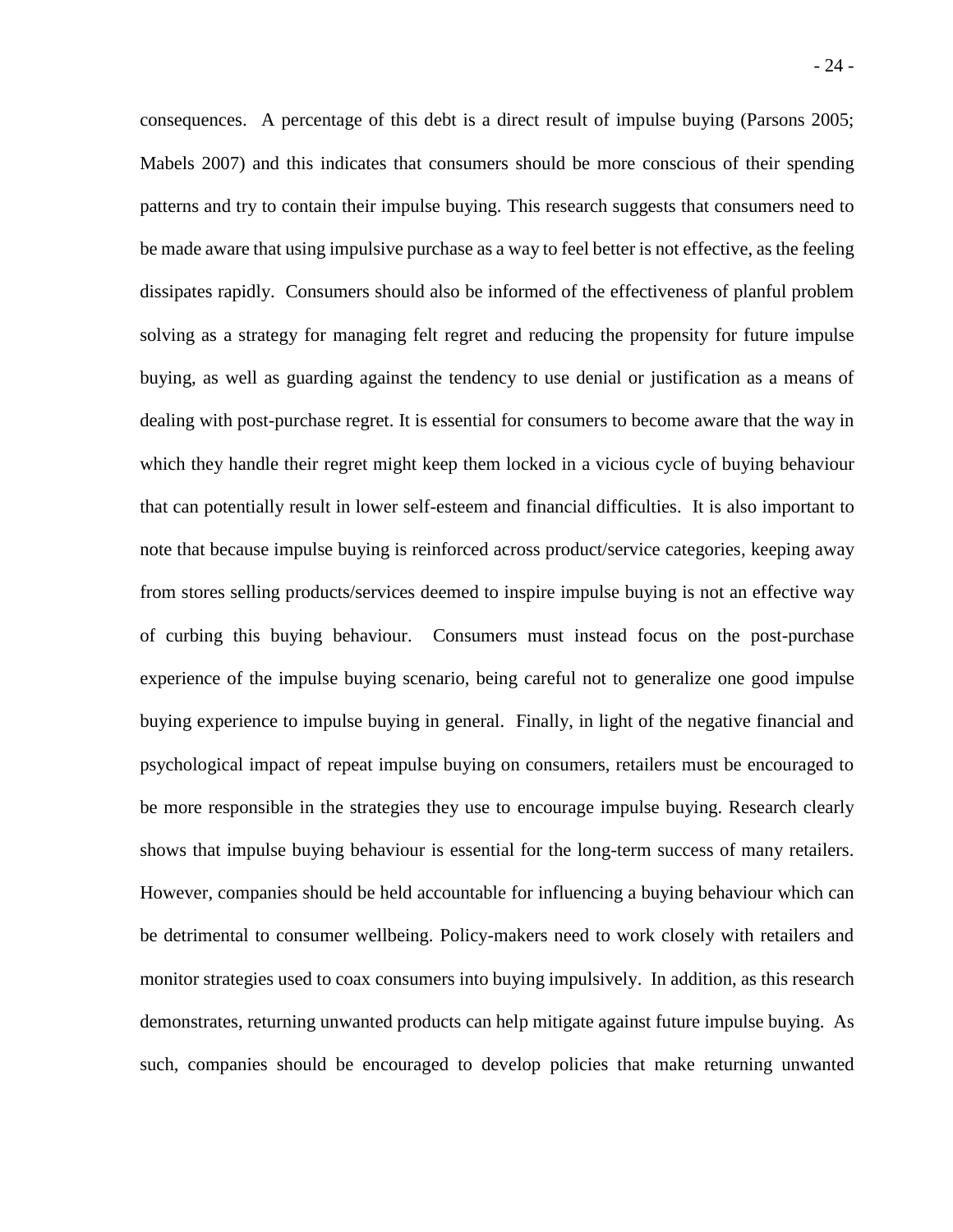products as effortless and straightforward as possible to ensure that consumers who are unhappy with their impulse purchases find it easy to engage in this type of behavioural coping mechanism.

#### **References**

Ainslie, George. (1975), "Specious reward: a behavioural theory of impulsiveness and control", *Psychological Bulletin*, 82, 463-96.

Baumeister, Roy F. (2002), "Yielding to Temptation: Self-Control Failure, Impulsive Purchasing and Consumer Behaviour," *Journal of Consumer Research* 28, 670–676.

Bayley, Geoff and Clive Nancarrow (1998), "Impulse Purchasing: A Qualitative Exploration of the Phenomenon," *Qualitative Market Research: An International Journal,* 1(2), 99-114.

Beatty, Sharon E. and M. Elizabeth Ferrell (1998). "Impulse Buying: Modeling its Precursors," *Journal of Retailing,* 74(2), 169-191.

Carmon, Ziv, Klaus Wertenbroch, and Marcel Zeelenberg (2003), "Option attachment: When deliberating makes choosing feel like losing," *Journal of Consumer Research,* 30, 15–29.

Cobb, Cathy J. and Wayne D. Hoyer (1986), "Planned versus Impulse Purchase Behaviour," *Journal of Retailing,* 62, 384-409.

Cohen, Joel B. and Marvin E. Goldberg (1970), "The Dissonance Model in Post-Decision Product Evaluation," *Journal of Marketing Research,* VII, 315-21.

Connolly, Terry and Marcel Zeelenberg (2002), "Regret in Decision-Making." *Current Directions in Psychological Science,* 11, 212-220.

Dahl, Darren. W., Heather Honea, and Rajesh V Manchanda (2003), "The Nature of Self-Reported Regret in Consumption Contexts," *Marketing Letters,* 14(3), 159-171.

Dholakia, Utpal M (2000), "Temptation and Resistance: An Integrated Model of Consumption Impulse Formation and Enactment," *Psychology and Marketing,* 17(11), 955-982.

Dittmar, Helga, Jane Beattie, and Susanne Friese (1995), "Gender Identity and Material Symbols: Objects and Decision Considerations in Impulse Purchases," *Journal of Economic Psychology,* 16, 491-511.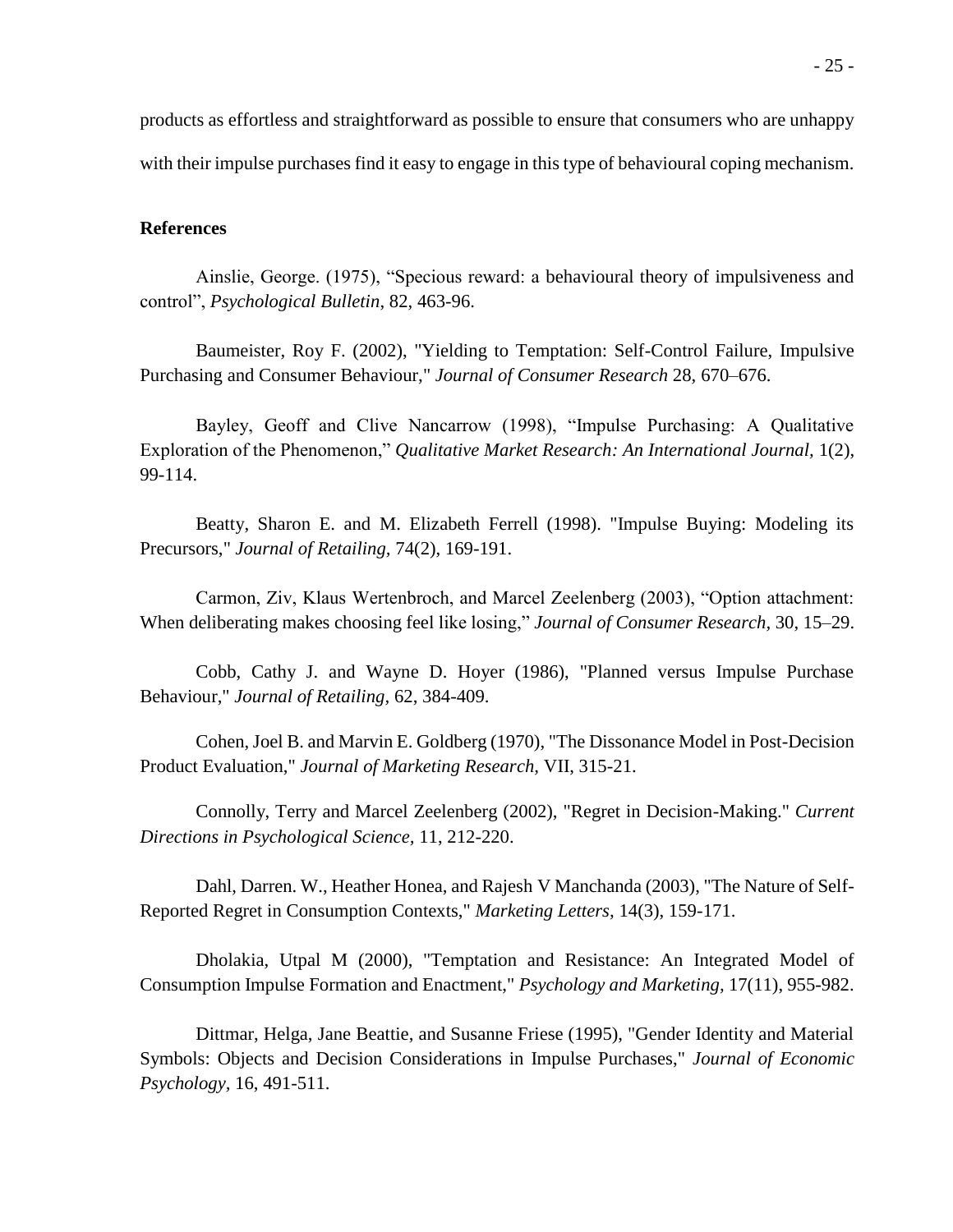Dittmar, Helga., Jane Beattie, Susanne Friese (1996). "Objects, Decision Considerations and Self–Image in men's and women's Impulse Purchases. *Acta Psychologica*, 93, 187–206.

Dittmar, Helga and John Drury (2000), "Self-Image - is it in the Bag? A qualitative comparison between "ordinary" and "excessive" consumers," *Journal of Economic Psychology,* 21, 109-142.

Faber, Ronald J. and Gary A. Christenson (1996), "In the mood to buy: Differences in the mood states experienced by compulsive buyers and other consumers", *Psychology and Marketing,* 13(8), 803-819.

Faber, Ronald J. and Thomas C. O'Guinn (1992), "A clinical screener for compulsive buying," *Journal of Consumer Research*, 19, 219-225.

Gardarsdottir, Ragna, Helga Dittmar and Aspinall, Catherine. (2006), "It's not the money, it's the quest for a happier self: Further evidence in the goals–motives debate about the negative link between materialism and subjective well–being", *Manuscript submitted for publication*.

Gardner, Meryl P. and Dennis W. Rook (1988), "Effects of Impulse Purchases on Consumers' Affective States," *Advances in Consumer Research,* 15.

Gilbert Daniel T., Elizabeth C. Pinel, Timothy D. Wilson, Stephen J. Blumberg and Thalia P. Wheatley (1998), "Immune Neglect: A Source of Durability Bias in Affective Forecasting," *Journal of Personality and Social Psychology*, 75 (3),617-638.

Hausman, Angela (2000), "A Multi-Method Investigation of Consumer Motivations in Impulse Buying Behaviour," *Journal of Consumer Marketing,* 17(5), 403-419.

Hoch, Stephen. J. and George F. Loewenstein (1991), "Time-Inconsistent Preferences and Consumer Self-Control," *Journal of Consumer Research,* 17, 1-16.

Huberty, C.J.. (2002) 'A history of effect size indices'. *Educational and Psychological Measurement*, 62, 2, 227-240.

Inman, J.Jeffrey and Marcel Zeelenberg (2002), "Regret in Repeat Purchase versus Switching Decisions: The Attenuating Role of Decision Justifiability," *Journal of Consumer Research,* 29, 116-128.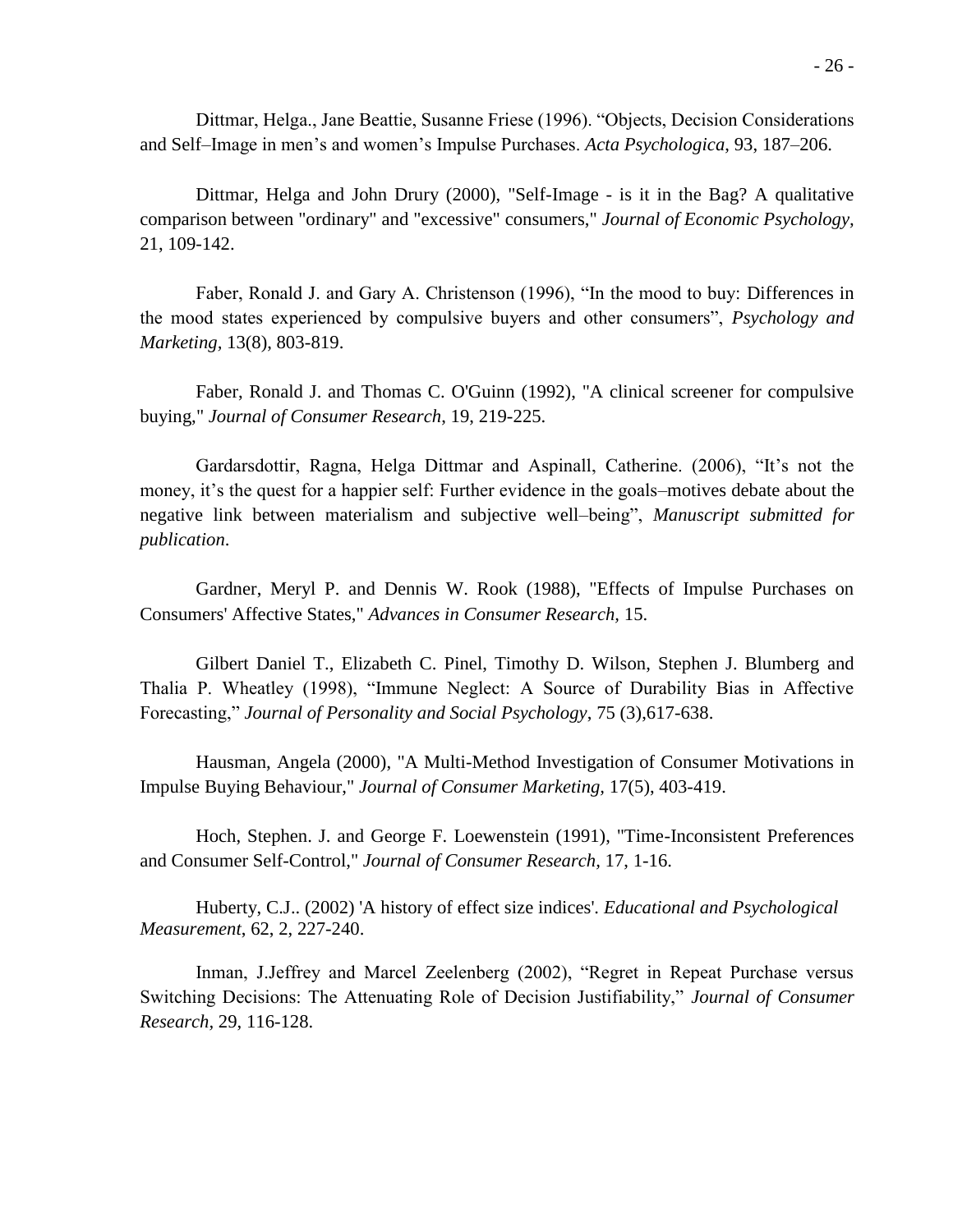Kivetz, Ran and Anat Keinan (2004), "Repenting Hyperopia: Emotional Antecedents and Behavioural Consequences of Self-Control Regrets,*" Journal of Consumer Research,* 33, 273– 282.

LaRose, Robert (2001), "On the Negative Effects of E-Commerce: A Sociocognitive Exploration of Unregulated On-Line Buying," *JCMC,* 6(3).

Loewenstein, George (1996), "Out of Control: Visceral Influences on Behaviour," *Organizational Behaviour and Human Decision Processes,* 65(3), 272-292.

O'Connor, Annette (1996) "Decision Regret Scale," *Ottawa Health Decision Centre at the Ottawa Health Research Institute*, University of Ottawa.

O'Guinn, Thomas C. and Ronald J. Faber (1989), "Compulsive buying: A phenomenological exploration," *Journal of Consumer Research,* 16,147–157.

Okada, Erica M (2005), "Justification Effects on Consumer Choice of Hedonic and Utilitarian Goods," *Journal of Marketing Research,* XLII, 43-53.

Parsons, R. (2005) "The Money Secret", Hodder and Stoughton: London.

Puri, Radhika (1996), "Measuring and Modifying Consumer Impulsiveness: A Cost-Benefit Accessibility Framework," *Journal of Consumer Psychology,* 5(2), 87-113.

Ramanathan Suresh and Geeta Menon (2006), "Time-Varying Effects of Chronic Hedonic Goals on Impulsive Behaviour," Journal of Marketing Research, 33, 628–41.

Richardson, J. T. (2011). Eta squared and partial eta squared as measures of effect size in educational research. *Educational Research Review*, *6*(2), 135-147.

Robinson, R. and C. Smith (2002), "Psychosocial and Demographic Variables associated with Consumer Intention to Purchase Sustainable Produced Foods as defined by the Midwest Food Alliance.," Journal of Nutrition Education and Behaviour, 34 (6), 316–325.

Roese, Neal J., and James M. Olson (2006), "The Optimal Vigilance Hypothesis: An Account of The Affect Regulatory Basis of Self-Serving Judgment," Under Review.

Roese, Neal J., Amy Summerville, and Florian Fessel (2007), "Regret and Behaviour: Comment on Zeelenberg and Pieters," *Journal of Consumer Psychology,* 17(1).